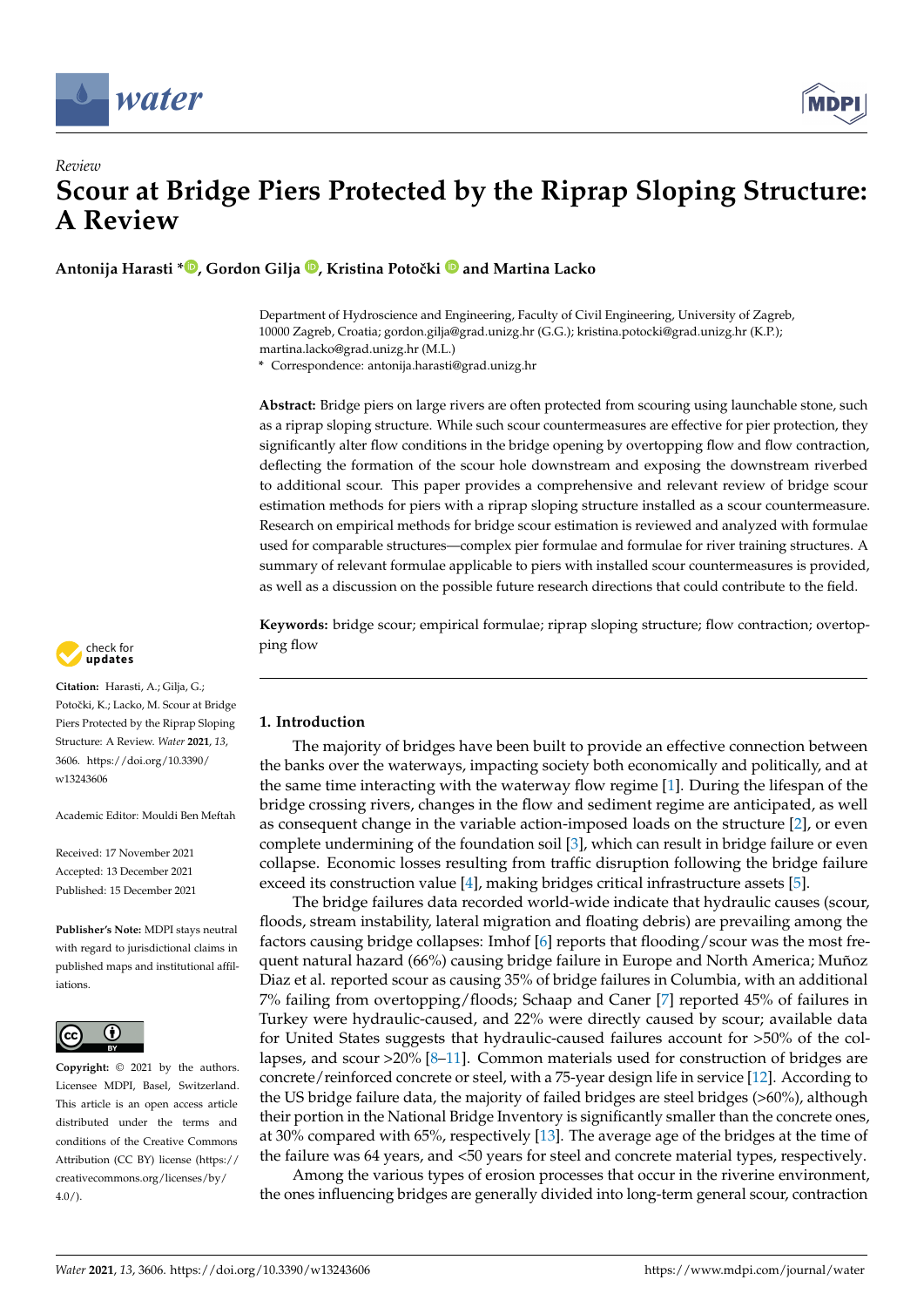scour and local scour [\[14\]](#page-17-11), acting independently or in combination with other hydraulic causes. Bridge piers obstruct the flow, forcing it to accelerate around the pier and generate large-scale turbulence structures, consequently increasing the turbulence in the flow downward towards the bed (horseshoe vortex) and flow downstream behind the pier (wake vortex) [\[15\]](#page-17-12), causing local scouring. Therefore, local scour is inherently associated with the hydraulic structures interfering with the natural flow field [\[16\]](#page-17-13) and its occurrence is often simultaneous with on one (or both) of other two types of scour, causing deepening of the entire riverbed in the vicinity of piers and abutments.

Bridge piers can be protected from scouring by either indirect or direct methods [\[17\]](#page-17-14). Indirect methods, such as collars [\[18\]](#page-17-15), vanes [\[19\]](#page-17-16), sacrificial piers [\[20\]](#page-17-17), or self-protected piers with openings within the pier [\[21\]](#page-17-18), change the flow pattern around the bridge pier and thus reduce the strength of downflow and horseshoe vortex [\[22\]](#page-17-19). Direct methods (riprap, geobags, cable-tied blocks or similar launchable material) increase the riverbed resistance in order to withstand the turbulent flow around the piers [\[23\]](#page-17-20). They are less expensive and easier to construct in comparison to indirect methods [\[24\]](#page-17-21), and flexible which allows them to be retrofitted if necessary. The most common bed-armoring protection against scour is riprap [\[25\]](#page-17-22), which consists of a material larger and heavier than riverbed sediment with the main purpose of preventing removal of the riverbed sediment downstream [\[26\]](#page-17-23). There are several types of riprap countermeasures: horizontal riprap layer [\[17\]](#page-17-14) placed just above the riverbed level, riprap sloping structure [\[27\]](#page-17-24) formed by stones conically mounded around the pier, gabion mattresses [\[28\]](#page-17-25), sacks filled with stones [\[29\]](#page-18-0), etc. Although riprap is considered stable, there is evidence of riverbed particle erosion during floods and consequent riprap slumping and sliding. Breusers et al. [\[30\]](#page-18-1) pointed out that riprap protection can also induce scour, thus not fully fulfilling its purpose. Nielsen et al. [\[31\]](#page-18-2) investigated the velocity distribution and critical bed shear stress under the riprap protection. Fredsoe et al. [\[25\]](#page-17-22) described the horseshoe vortex as the primary mechanism that causes undermining the stones at the junction between the riprap and the riverbed. This way, riprap protection causes formation of the deflected scour hole next to the riprap scour protection, introducing hazard to the pier or adjacent river structures [\[32\]](#page-18-3).

Scouring locally deepens the riverbed next to bridge piers, exposing a larger area of the pier to direct oncoming flow, thus subjecting them to greater hydrodynamic forces in comparison to nonscoured conditions [\[33\]](#page-18-4). Changes in hydrodynamic loading coinciding with other natural hazards, e.g., earthquakes, can have devastating consequences for both infrastructure and society [\[34\]](#page-18-5). Morphodynamic analysis of the river reach influencing the bridge is integrated into the bridge management system [\[35\]](#page-18-6) in order to log changes developed since the historical reports and assess the current condition of the riverbed. Riverbed condition assessment is not unified—each county has adapted inspection procedures to the diversity of their infrastructure, respecting viable methods and instruments for gathering relevant and reliable data [\[36\]](#page-18-7).

Scour holes reach their maximum depth during floods [\[37\]](#page-18-8), after which they are backfilled by the bedload of the receding flow, reducing the apparent scour depth [\[33,](#page-18-4)[38](#page-18-9)[–40\]](#page-18-10). Most research in recent decades has focused on describing scour depth based on maximum equilibrium scour depth and for steady flow conditions [\[41](#page-18-11)[,42\]](#page-18-12). Morphodynamic changes in the riverbed and consequently the scour process around bridge structures, when considered on a larger spatial scale, are not only caused by anthropogenic changes in the watershed, but also by changes in the natural flood regime and extreme climatic events such as floods, that affect the overall stability of bridge structures. Therefore, bathymetric data acquired post-flood are not reliable enough to determine the full extent of scouring, and analyses based on such data can lead to erroneous estimates of bridge safety. Realtime monitoring of scour development during floods is recognized as essential [\[43\]](#page-18-13) to enable safety monitoring and systematic inspection of the riverbed condition and avoid unnecessary maintenance. Some of the monitoring equipment used for scour detection are magnetic sliding collars [\[44\]](#page-18-14), sonar devices [\[45\]](#page-18-15), float-out devices [\[46\]](#page-18-16) or tilt sensors [\[47\]](#page-18-17). The current scour-monitoring systems are being constantly enhanced through develop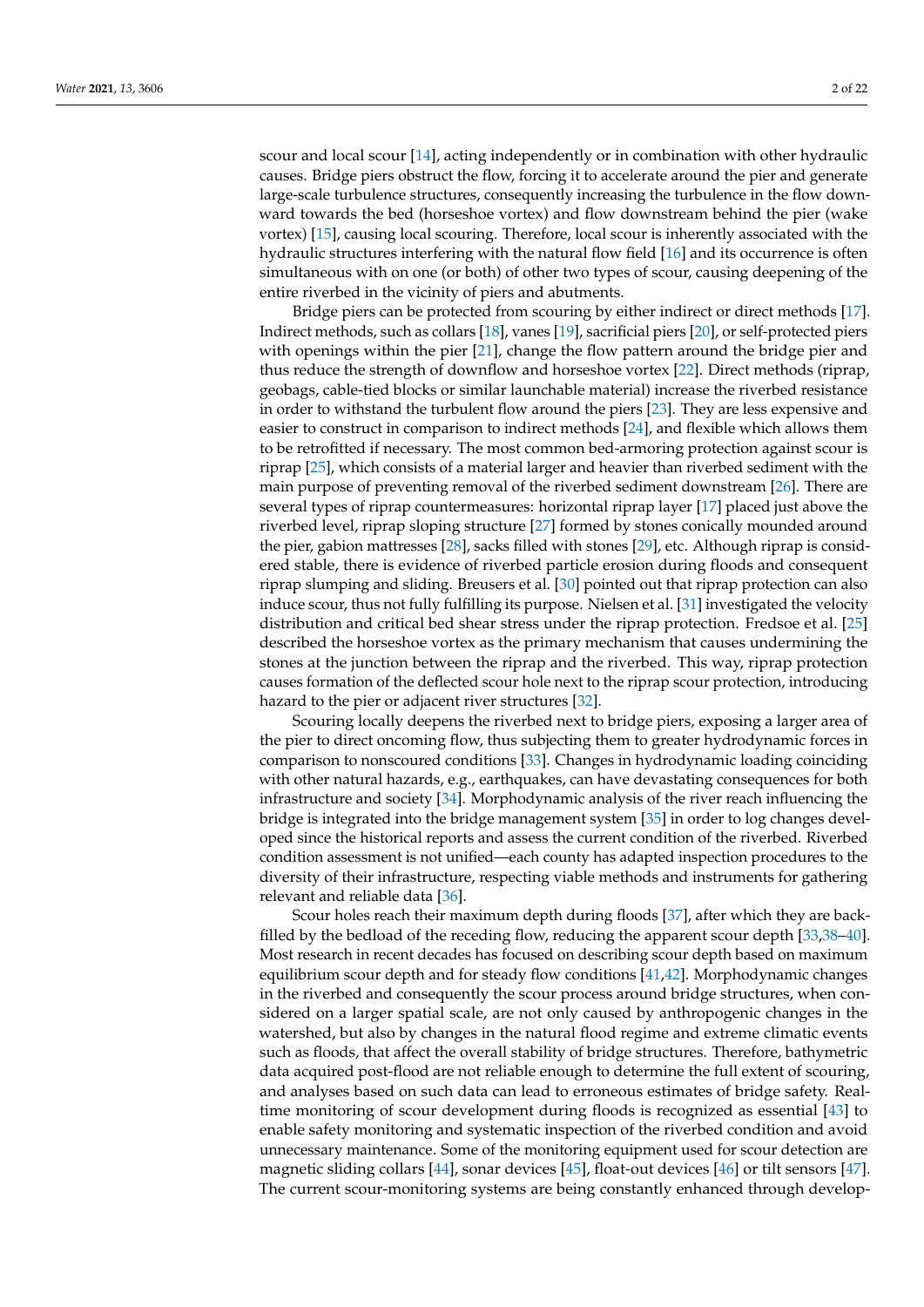ment of advanced monitoring techniques, mainly to achieve more robust devices, reduce maintenance cost and enable integration with other sensors. Recent advances in scour monitoring include assessment based on vehicle-induced vibrations measured by acceleration sensors [\[48\]](#page-18-18), influence of soil characteristics on the change in the predominant natural frequency of a bridge pier [\[49\]](#page-18-19), scour depth measurement using vibration-based microelectro-mechanical systems [\[50\]](#page-18-20), instrumented particles [\[51\]](#page-18-21), interferometric synthetic aperture radar stacking techniques [\[52\]](#page-18-22), amongst others.

Regardless of the data acquirement method, in order to complete the risk assessment for preliminary hazard analysis in the bridge management system, hydraulic analysis must be performed. Hydraulic analysis will combine the scour data with other relevant variables: flow environment, pier geometry and riverbed composition, to quantify the scour hazard in comparison to foundation depth. Flow velocity, flow constriction and scour protection measures are the most important factors that should be considered when assessing scour risk to bridges [\[53\]](#page-18-23). For this purpose, empirical formulae are mostly used that calculate the maximum scour depth, taking into account all relevant variables as input. These empirical formulae are reliable if their usage adheres to conditions under which they were developed and validated on field-measured data, if possible.

Previous studies have focused on the scour development for a wide range of pier geometries, arrangements and spacing, riverbed compositions, sediment transport conditions, etc. However, there exists an evident gap in knowledge regarding the scour occurring at piers protected with riprap sloping structure and associated scour at the periphery of the riprap mound. The aim of this paper is to provide a comprehensive and relevant review of bridge scour estimation methods and provide discussion of their applicability for piers with riprap sloping structure installed as a scour countermeasure. Research on empirical methods for bridge scour estimation is reviewed and compared to complex pier formulae and formulae for river training structures similar to riprap sloping structure scour protection. Scour formulae in this paper are categorized considering the following: the data used for their development (field vs. experimental); pier geometry (single vs. complex piers); scour type (local vs. contraction), and riprap type (riprap sloping structure vs. layer riprap). A summary of relevant formulae applicable for piers with installed scour countermeasures is provided, as well as a discussion on the possible future research directions.

## **2. Bridge Scour Assessment**

Most often, the approach for developing a scour depth formula is the application of dimensional analysis technique to an experimental dataset. The overall formula is assessed by validation with field-measured data and incorporation of one of the mathematical fitting models. Dataset for establishing formula can be obtained in the field and experimental environment.

#### *2.1. Field and Experimental Data*

Compared to the field data, the experimental data obtained in the laboratory provide a controlled flow environment, which is why the maturity of the scour hole is reliable only from the laboratory experiments [\[54\]](#page-18-24). However, the experimentally developed formulae have numerous disadvantages: a limited applicability in a range of input data due to scaling issues between geometric and sediment scales; oversimplified conditions that do not correspond to the field conditions (rectangular flume, uniform sediment gradation, clear-water conditions, and steady uniform flow), and time-consuming simulations to acquire the desired dataset. Time to reach equilibrium scour depth condition is reached asymptotically, so duration of the experimental test needs to be much more than at least 48 h to reach at least 90% of the equilibrium [\[55](#page-18-25)[,56\]](#page-18-26). Melville and Chiew [\[43\]](#page-18-13) define a formula for time needed for development of the equilibrium scour hole as s rate of 5% of the pier diameter in a 24 h period, which means that based on first 24 h-long experiment duration, equilibrium scour depth can be calculated. Their results showed that after 10% of the total time, scour depth is in the range of 50% to 80% of the equilibrium scour depth. To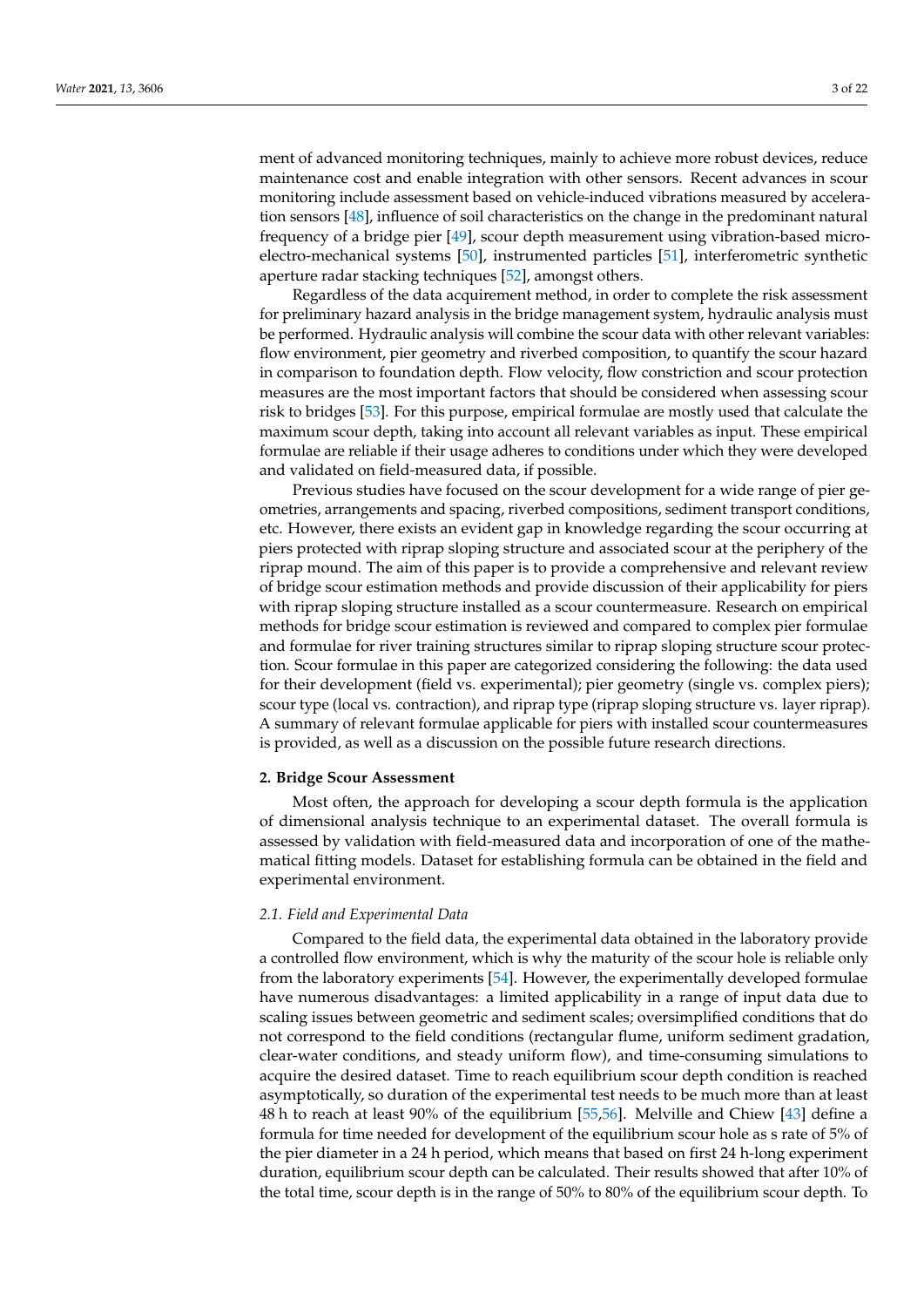shorten time-consuming simulations, some authors accept semiequilibrium conditions, so each experiment lasted 4 to 6 h, and subsequently extend the scour depth values to 100% of the equilibrium scour depths.

Sheppard and Melville [\[55\]](#page-18-25) noticed why scour depths are overestimated in small-scale experiments—because the forces of the pressure gradients on sediment particles near the smaller bridge piers are much greater than for larger piers. A similar observation was made by Huang et al. [\[57\]](#page-18-27) in a scale effects study, where a comparison of results from a large-scale numerical model and a small-scale physical model was conducted. They found better prediction of turbulence flow pattern and sediment scour by the numerical model in comparison to the physical model, because the physical model introduces Froude similarity and ignores the effect of turbulent Reynolds number.

The numerical model or computational fluid dynamic (CFD) model is powerful tool to simulate interaction between the sediment transport process and the vortex system in the complex geometry environment. In contrast to time-consuming laboratory experiments and field investigations, numerical simulations are inexpensive and fast way to collect a large and comprehensive amount of the essential scour data. Numerous turbulent models have been already developed to calculate turbulent velocity and sediment scour (*k* − *ε*,  $k - \omega$ , LES, RSM, RNG and others). For example, Aly and Dougherty [\[58\]](#page-18-28) examined different turbulence models in predicting the bed shear stress around different pier scour countermeasures. They concluded that  $k - \varepsilon$  performed better than the  $k - \omega$  model in approximating the experimental data, since  $k - \omega$  simulates adverse pressure gradients, while the  $k - \varepsilon$  realizable model successfully simulates velocity components. Alemi et al. [\[59\]](#page-19-0) used the LES turbulence model to investigate the flow around a complex bridge pier on the scoured fixed bed. They validated the numerical model based on laboratory experiments by Graf and Istiarto [\[60\]](#page-19-1) and achieved high correspondence with their results. By combining LES and wall function, a fast simulation process is achieved since the wall function simplifies fully developed flow with zero velocity near the wall region. Developing a scour numerical model can be challenging due to establishing mesh on complex riverbed geometry, which changes gradually as scour occurs. Once the computational grid is established, the flow field will scour the bed form from the first timestep, and the computational domain needs to be re-meshed. Zhu and Liu [\[61\]](#page-19-2) presented three re-meshing strategies: *z*-level grid, shaved grid, and *σ* grid. Jalal and Hassan [\[62\]](#page-19-3) examined various types and sizes of cells to identify optimum cell (5–10 mm) that balances the accuracy of results and reduction in computation time. Song et al. [\[63\]](#page-19-4) developed a 3D scour model, ibScourFoam, based on an immersed boundary method, validated against available data from the literature and their own flume experiment. Their model showed advantage over previous scour models in accurate simulation of the scour process around complex structures.

Experimental and numerical data must be validated by field data to ensure the reliability of experimental results [\[64\]](#page-19-5). Field measurements of hydraulic parameters during a flood are essential to understand the morphodynamic evolution of the local scour phenomenon. Despite today's sophisticated survey techniques, it is not easy to accurately measure velocity and depth during floods in real-time due to instrument functionality under oscillating flow depths and instrument durability, as it is exposed to impact damage by floating debris. Scour monitoring is challenging from the perspective of instrument placement, where approximate location of the scour hole needs to be known. Surveying implies collecting data at a certain point in time, which means that the maturity of the local scour hole is unknown at the time of measurement. In addition to the difficulty of obtaining accurate scour depth data, the flow field upstream and downstream of the bridge pier must also be collected. Maneuvering a boat during a flood is difficult and hazardous in vicinity of the structures. Moreover, there are some difficulties in estimation of bed material size which used to be highly variable on site, and inaccuracy due to neglecting scour-hole backfilling effect [\[65\]](#page-19-6).

For these reasons, in the present state-of-the-art data from field surveys are limited and do not encompass a sufficient range of hydraulic properties and characteristics of the river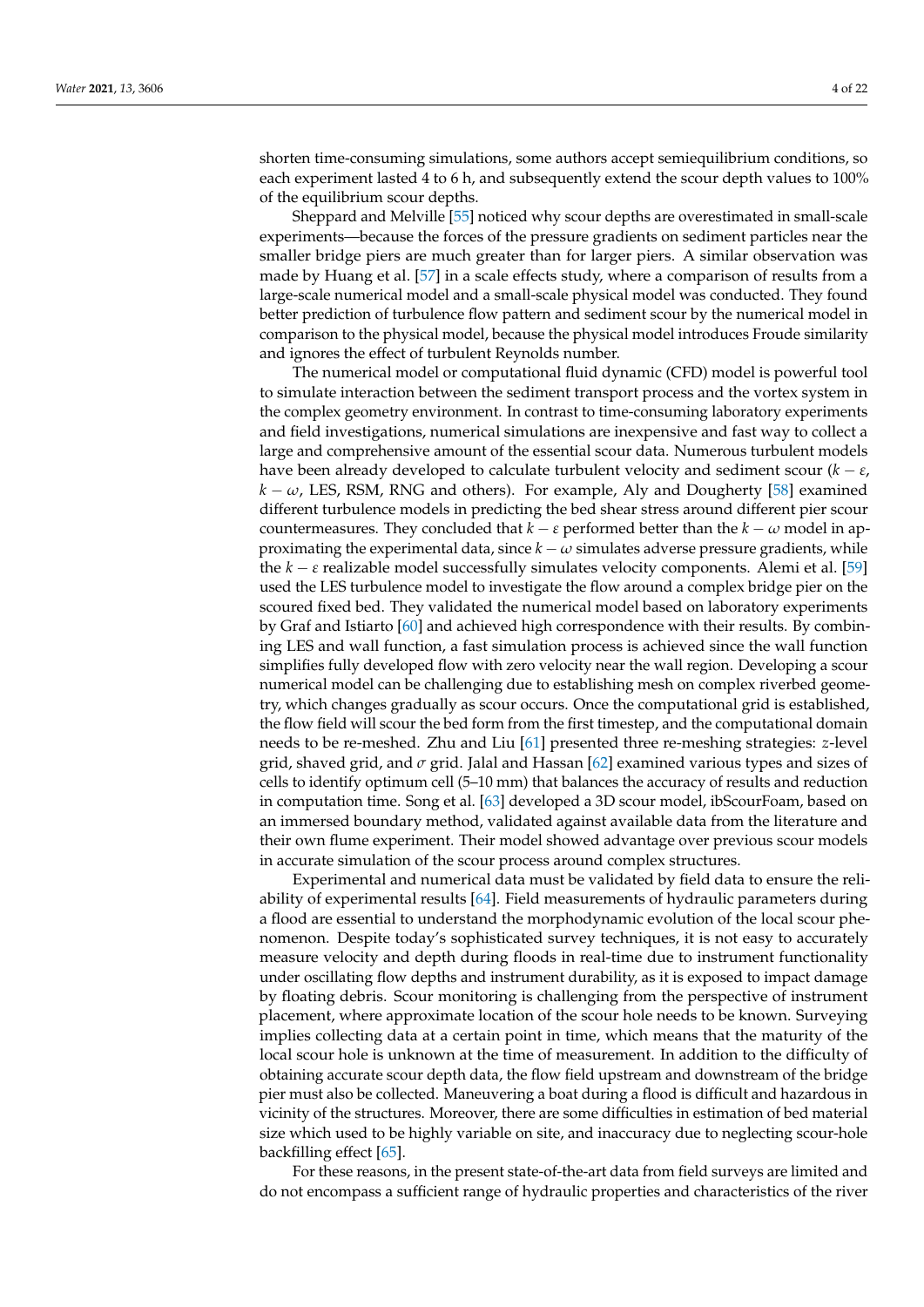channel to represent a solid basis for high-quality research. Therefore, most of the local scour formulae have been developed based on laboratory experiments [\[14,](#page-17-11)[22,](#page-17-19)[30,](#page-18-1)[66,](#page-19-7)[67\]](#page-19-8). Yet, there are several empirical formulae developed from field data only. Governing parameters for scour depth (*ds*) formula developed from field data are width of bridge pier (*b*), water depth (*y*0) and Froude number (*Fr*) at the approach section and correction factor for pier-nose shape  $(K_1)$  as presented in Table [1.](#page-4-0)

<span id="page-4-0"></span>

| Field Data by             | Number of Data           | Formulae                                                                                                                           |     |
|---------------------------|--------------------------|------------------------------------------------------------------------------------------------------------------------------------|-----|
| Froehlich [68]            | 83                       | $d_s = 0.32 \cdot b \cdot K_1 \cdot Fr_1^{0.2} \cdot [b_e/b]^{0.62} \cdot [y_0/b]^{0.46} \cdot [b/d_{50}]^{0.08}$                  | (1) |
| Gao et al. [69]           | 137                      | $d_s = 1.141 \cdot K_1 \cdot b^{0.6} \cdot y_0^{0.15} \cdot d_{50}^{-0.07} \cdot \left  \frac{v_0 - v_{c'}}{v_c - v_{c'}} \right $ | (2) |
| Ansari and Qadar [70]     | 100                      | $d_s = 0.86 \cdot b^{3.0}$ $b < 2$ m<br>$d_s = 3.6 \cdot b^{0.4}$ $b > 2.2$ m                                                      | (3) |
| Richardson and Davis [41] | $\overline{\phantom{0}}$ | $d_s = 2 \cdot K_1 \cdot K_2 \cdot K_3 \cdot K_4 \cdot \left[ \frac{b}{y_0} \right]^{0.65} \cdot Fr^{0.43}$                        | (4) |

**Table 1.** Local scour data obtained by field survey and corresponding formulae.

Many authors have expressed concern about the lack of information available in the published studies regarding the source of dataset used to develop the empirical formulae [\[55](#page-18-25)[,59](#page-19-0)[,71\]](#page-19-12) and insufficient information about the conditions that were present during the measurements. For example, there is no information on the methods that Zhuravlyov [\[72\]](#page-19-13) used to obtain the data, neither the dimensions of the structures nor their shapes, and a field survey by Froehlich [\[68\]](#page-19-9) does not contain a sediment gradation parameter.

### *2.2. Variables Governing the Scour Process*

Numerous studies have aimed to evaluate the accuracy of the relevant formulae for scour depth estimation [\[73–](#page-19-14)[77\]](#page-19-15). These comparative studies generally summarize that most existing formulae tend to overestimate the scour depth equilibrium. However, evaluating reliability of scour formulae must be done with caution because single variables within each scour depth formula may be defined with several curves, which implies dependency of a third variable [\[73\]](#page-19-14).

Scour can be greatly affected by sediment size distribution which can be uniform or nonuniform. Initial movement of smaller particle sizes could be achieved at lower velocities, so scour may occur more readily in sandy riverbeds than in coarser sediment material [\[58\]](#page-18-28). For nonuniform sediment environments bed armoring occurs where the coarser gravel size protects finer particles from being transported by the flow. Pandey et al. [\[78\]](#page-19-16) emphasize that the influence of the armored layer regarding local scour is poorly investigated because sediment transport in the armored riverbed is generally challenging to explicitly define. However, the authors analyzed how the formation of the armored layer in the scour hole stops further scouring processes during clear-water conditions. They proposed a new graphical approach for estimating maximum scour depth in an armor riverbed, showing that changes in dimensionless scour depth  $(d_s/(b^2 \cdot y_0)^{1/3})$  with armor ratio  $(d_{50a}/d_{50})$  are minor when it exceeds 0.5, where  $d_{50a}$  is the median diameter of armor layer  $d_{50}$  is median sediment size.

Most of scour formulae differentiate clear-water or live-bed conditions respective to bedload sediment transport: under clear-water conditions no bedload transport is present, while live-bed condition considers initiated sediment bedload transport. Landers and Mueller [\[73\]](#page-19-14) evaluated the scour formulae by Gao et al. [\[69\]](#page-19-10), comparing them to field measurements, and concluded that there was underprediction in deeper live-bed scour conditions (for  $d_{50} > 3$  mm). On the contrary, the HEC-18 [\[41\]](#page-18-11) formula overestimates scour depth under live-bed conditions, especially for greater flow intensities, while it shows good agreement with clear-water threshold scour [\[79\]](#page-19-17). Scour depth at the clear-water scour is considered to be 10% greater than the scour depth in live-bed conditions [\[58\]](#page-18-28), but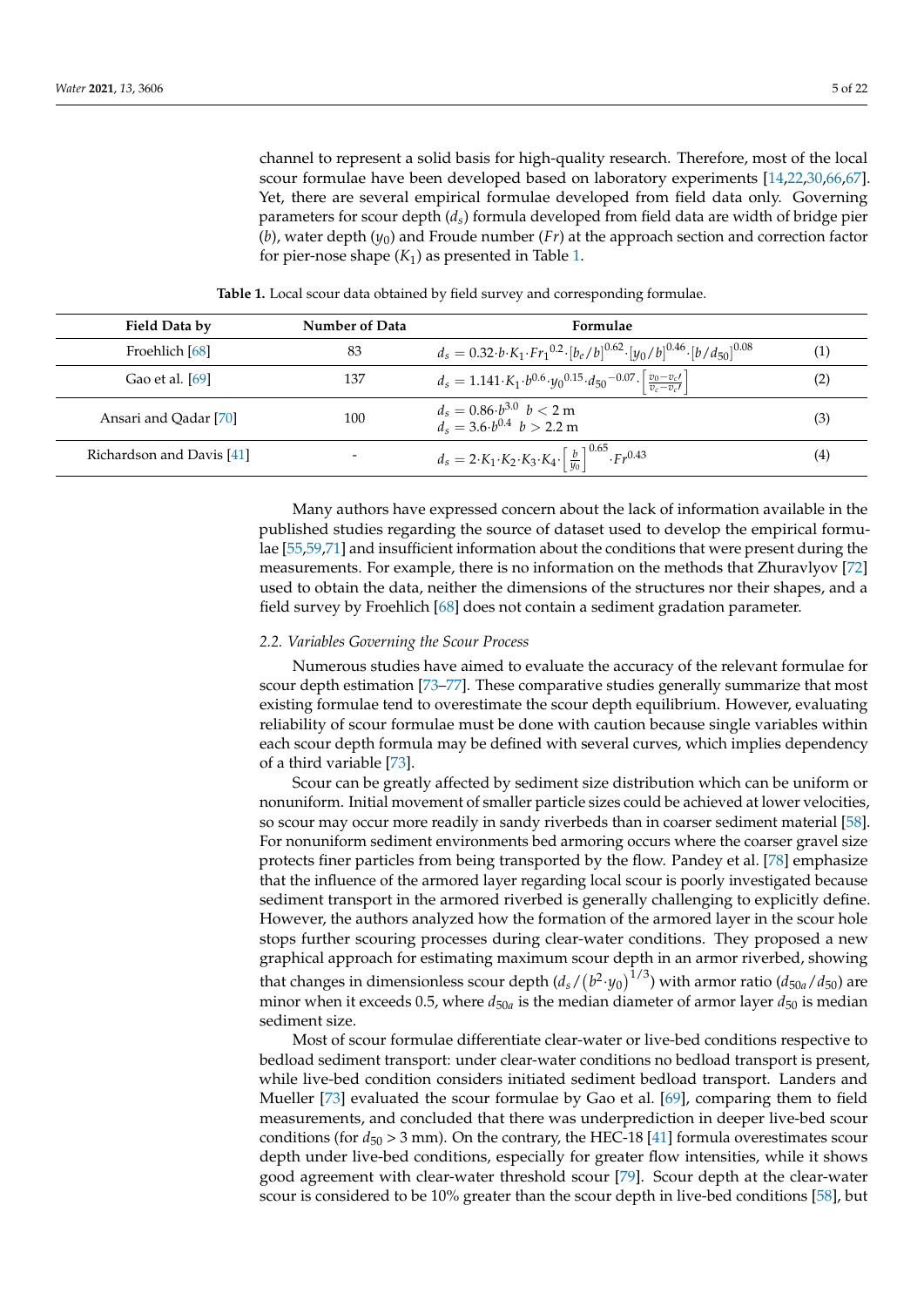that finding is based on small-scale models. However, recent studies have shown that the reverse phenomena may occur in the field or in large-scale numerical models [\[79\]](#page-19-17). Sheppard and Melville [\[55\]](#page-18-25) assembled field and experimental datasets of scour data from different authors in the literature and eliminated unreasonable ones by quality control screening, where 441 are experimental and 791 are field data. These data were used to test the accuracy of different scour formulae. The best performance showed the new Sheppard– Melville formula which was originated from modification of Sheppard and Miller's [\[67\]](#page-19-8) and Melville's formulae [\[80\]](#page-19-18). Hereafter, Yang et al. [\[81\]](#page-19-19) proposed a modified Sheppard– Melville formula regarding the influence of flow shallowness ratio  $(y_0/D)$ , where *D* is pier diameter. They prove the considerable influence of flow shallowness ratio scour on scour depth, which increases with an increasing  $(y_0/D)$ . Although modified the Sheppard– Melville formula still retains a small level of overestimation, Yang et al. demonstrate better accuracy of the formula than the HEC-18 formula. Overestimation is greater with smaller shallowness (*y*0/*D*) ratio. Yang et al. collected live-bed field data during short-peak flood waves and concluded that live-bed scour peak may exceed the threshold peak.

Changes in the natural flow regime of a river can be defined in terms of ecological [\[82\]](#page-19-20) and morphological processes [\[83\]](#page-19-21), by magnitude, frequency, timing, duration, and unsteadiness. In contrast to engineering design practice, where typical flood events with a return period of 100 or 200 years are chosen to account for the scour susceptibility of bridges [\[84\]](#page-19-22), Tubaldi et al. [\[85\]](#page-19-23) propose a more rigorous assessment of scour susceptibility, that examines not only a single flood event but also subsequent events, as floods of short duration or low intensity can lead to partial erosion of the riverbed, making it easier for a subsequent flood to reach a maximum scour depth. Therefore, although the flow magnitude is the main factor influencing scour depth development, hydrograph duration and shape also have an important influence on the scour process and should be taken into account. The maximum scour depth is significantly lower when actual hydrograph shape is considered than the equilibrium scour depth for the constant flow rate. According to Plumb et al. [\[83\]](#page-19-21), the effects of hydrograph shape, addressing the number of cycled hydrographs and duration of each hydrograph, as well as changes in the flow regime, should be examined in the scour development analysis. In addition, the inclusion of more complex sediment grain size distributions in the estimation of scour next to the bridges, along with the hydrograph shape parameters, results in a potentially higher threshold for bed motion state, complicating the prediction of instantaneous flux using formulae for steady-flow conditions [\[86](#page-19-24)[,87\]](#page-19-25). Some empirical formulae have been developed for evaluation of time-dependent scour depth, i.e., considering hydrograph shape characteristics [\[43,](#page-18-13)[88\]](#page-19-26). However, these formulae were mostly developed for steady-state flow conditions or adapted to unsteady conditions using various approaches, such as superposition of the hydrograph as a sequence of steady-state discharge steps [\[89–](#page-19-27)[91\]](#page-20-0), introducing a mathematical function for form of the hydrograph [\[92\]](#page-20-1), or defining a dimensionless effective flow [\[93,](#page-20-2)[94\]](#page-20-3). Apart from the fact that real-time field measurements are rarely available at high turbidity during a flood, the main challenge in studying the effects of flow characteristics, i.e., unsteady flow characteristics and the influence of multiple flood waves [\[95\]](#page-20-4) on bedload transport and the scour process, is to separate the effects of flow conditions from the effects of bed material properties and sediment supply conditions [\[96\]](#page-20-5). It can be concluded that in future research it is necessary to investigate the effects on the development of maximum scour depth not only during a single flood event and the associated flood wave characteristics, but also previous flood events should be considered. Particular attention should be paid to the development of formulae and field measurement techniques that would allow the determination and measurement of the temporal evolution of scour depth.

## *2.3. Local Scour Formulae for Complex Piers*

Many studies of local scour formulae refer to the single pier formula [\[30,](#page-18-1)[70,](#page-19-11)[97\]](#page-20-6) which is a function of pier width (*b*), flow depth (*y*0), Froude number (*Fr*), critical flow velocity  $(v_c)$ , and sediment bed size  $(d_{50})$ . Sometimes the formulae are expanded to include the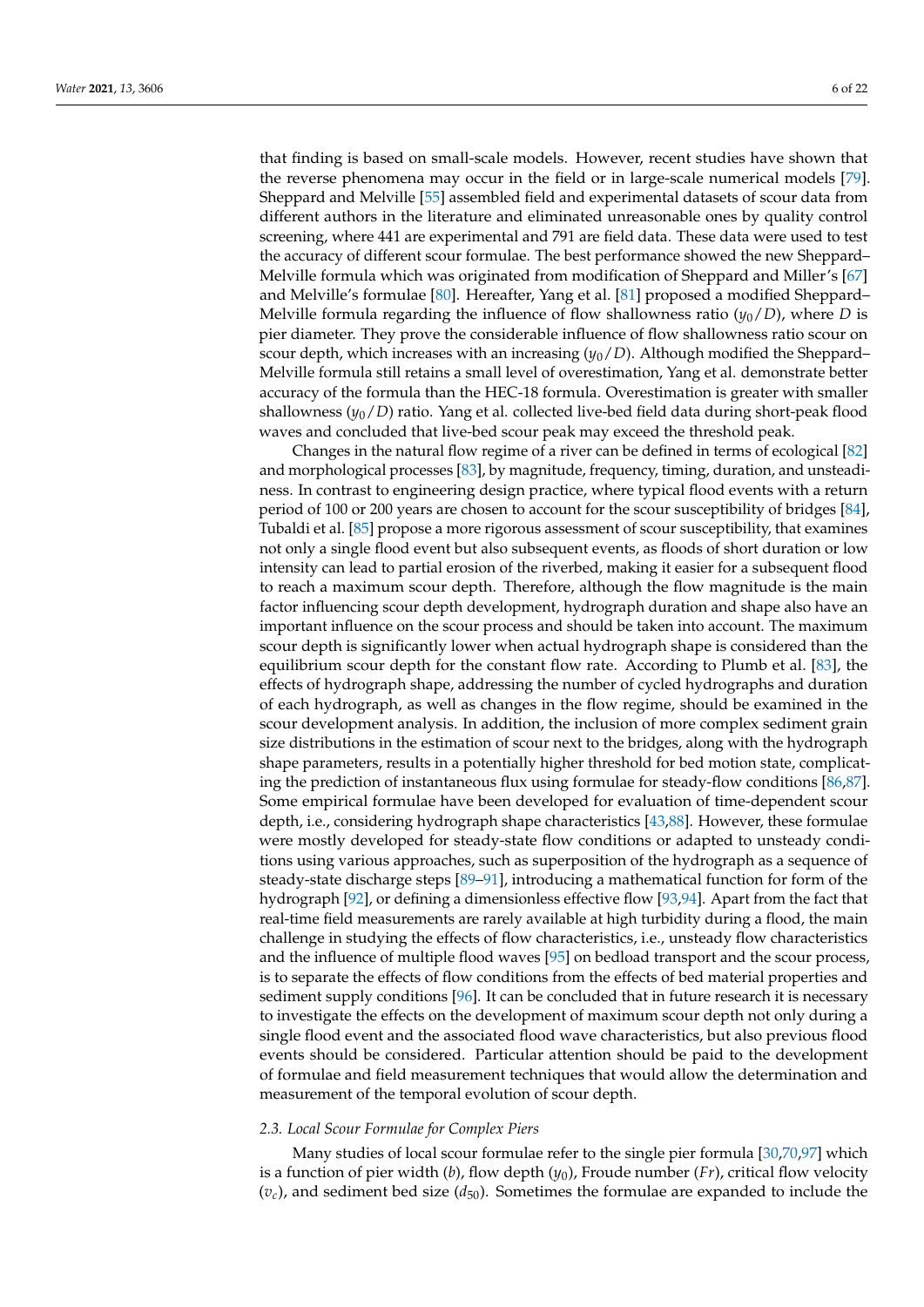shape pier factor  $(K_1)$ , the angle of flow attack  $(\alpha)$  (if the pier is skewed), or the sediment characteristic  $(\rho_s)$  [\[98,](#page-20-7)[99\]](#page-20-8) and generally the formula can be written as follows:

$$
d_s = f
$$
 [flow(*y*, Fr, *v<sub>c</sub>*); pier characteristics(*b*, l,  $\alpha$ ); bed material( $d_{50}$ ,  $\rho_s$ )]. (5)

Physical, economic, and geotechnical considerations usually indicate the need for bridge piers to be constructed with a column founded on a pile group with a pile cap or on a caisson, so-called complex piers [\[100\]](#page-20-9). The process of scour development at complex piers differs from that on uniform piers because lee-wake vortices dominate sediment transport, whereas on uniform piers horseshoe vortex has governing influence on scouring [\[101\]](#page-20-10). In recent decades, a number of studies on scouring around complex bridge piers have been conducted. Melville and Raudkivi [\[102\]](#page-20-11) proposed an approach to calculate the scour around complex piers composed of a cylindrical pier (with diameter *D*) and of a foundation (with diameter *D*∗ and with the top elevation *H*). In their study, an alternative approach using the effective diameter  $(D_e)$  is employed. Effective diameter represents a diameter of a circular pile that induces the same scour depth as the scour depth at the complex pier. Melville and Raudkivi [\[102\]](#page-20-11) examined the influence of effective diameter concept and proposed following formula:

$$
D_e = \frac{D \cdot (y_0 + H) + D \cdot (d_s - H)}{d_s + y_0} \tag{6}
$$

Finally, Melville and Raudkivi's scour depth formula for complex piers introduces three scour zones dependent of the top of the foundation elevation, as presented in Table [2.](#page-6-0)

**Table 2.** Scour depth formula around complex piers based on influence of the top of the foundation.

<span id="page-6-0"></span>

| Zone                                                                        | Condition                                                    | Formula                                                                                                         |     |
|-----------------------------------------------------------------------------|--------------------------------------------------------------|-----------------------------------------------------------------------------------------------------------------|-----|
| Foundation below the bottom of the scour hole                               | $H > 2.4 \cdot D$                                            | $d_s = 2.4 \cdot D$                                                                                             | (7) |
| Foundation is above the bottom of the scour<br>hole and below the bed level | $2.4 \cdot D \leq H \leq 0^1$<br>$d_s < 2.4 \cdot D^{-1}$    | $\frac{d_s}{D} = 2.4 \cdot \left(\frac{D}{D*}\right)^{0.4+0.5(D/D*)}$                                           | (8) |
| Foundation is above the bed level                                           | H < 0<br>$2.4 \cdot D < d_s < 2.4 \cdot D*$                  | $\frac{d_s}{D}=2.4\cdot\left(\frac{D}{D*}\right)^{\left(\frac{D}{D*}\right)^3+0.1-0.47\sqrt{0.75-\frac{H}{D}}}$ | (9) |
|                                                                             | $\Gamma_{\text{V220m1}}$ $H \neq 0.7$ D and $D/D^* \neq 0.6$ |                                                                                                                 |     |

*Except H* < 0.7⋅*D* and *D*/*D*<sup>∗</sup> < 0.6

Even though using the equivalent single pier simplification shortens the computational time considering the complex flow field and turbulence around the pier, Melville and Raudkivi [\[102\]](#page-20-11) showed that it could lead to conservative estimates of scour depth.

One of the most commonly used [\[65](#page-19-6)[,75,](#page-19-28)[103,](#page-20-12)[104\]](#page-20-13) scour formulae is the HEC-18 formula, developed by the Federal Highway Administration (FHWA) [\[41\]](#page-18-11). To account for the effects of foundation geometry on scour depth, the superposition of scour components is proposed. In this method, each pier component is calculated separately and superimposed on the total scour depth, as follows:

$$
d_s = d_{s, pier} + d_{s, pile \ cap} + d_{s, pile \ group}
$$
\n
$$
(10)
$$

Afterwards, Coleman [\[105\]](#page-20-14) expanded scour estimation of complex piers (comprising column, pile cap and pile group) into the five following cases dependent of the top of the foundation elevation: (I) buried pile cap; (II) pile cap at the bed level of the scour hole with no exposure of the pile group; (III) pile cap and pile group extending over the base of the scour hole while water level is above the pile cap; (IV) pile cap and pile group extending over the base of the scour hole while water level is at the top of the pile cap; and (V) pile cap and pile group extending over the base of the scour hole while water level is below the pile cap. Coleman also provides formulae for equivalent pier diameter (*be*) based on variation of the pile cap elevation (*H*) relative to the bed level (Table [3.](#page-7-0)):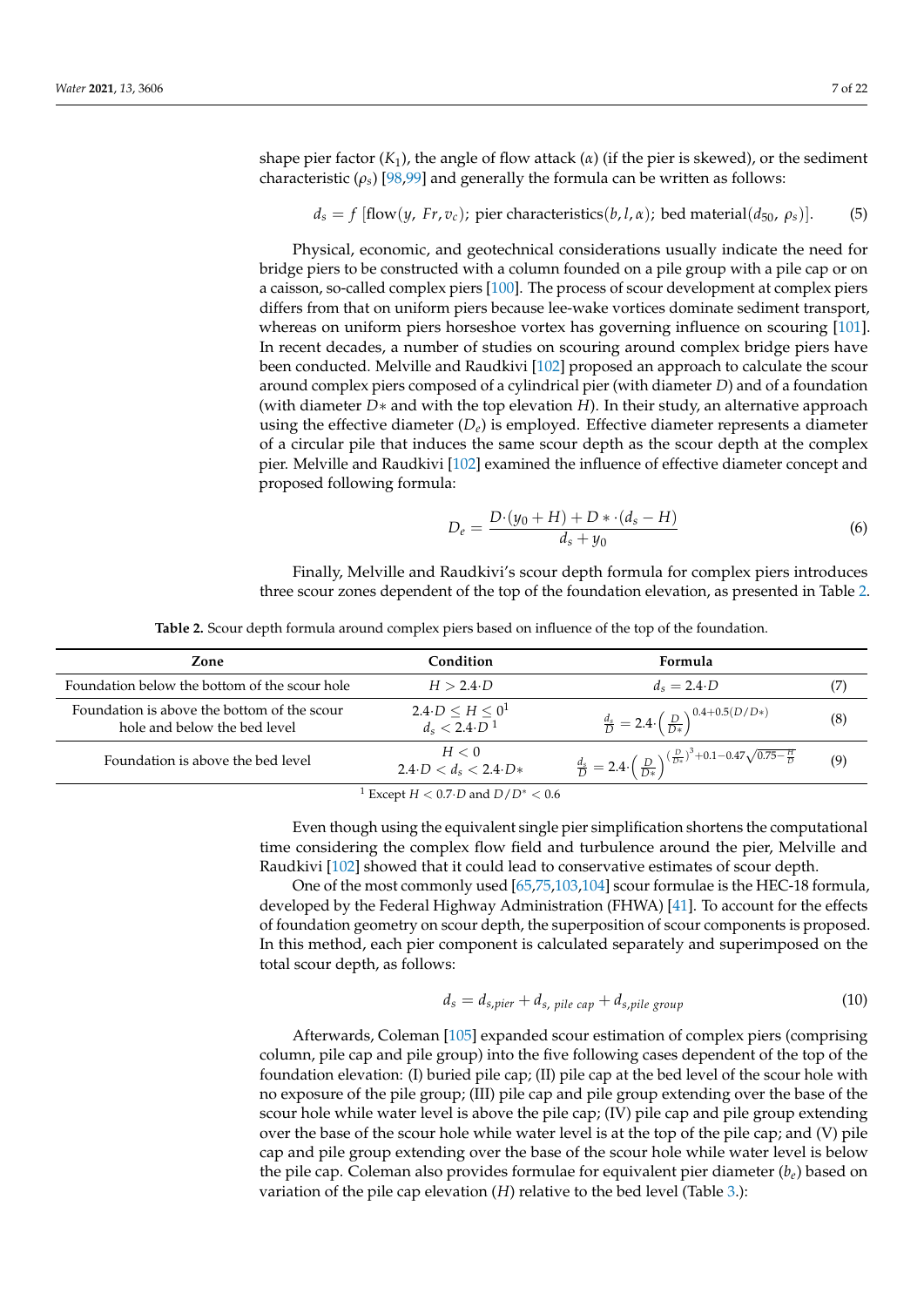<span id="page-7-0"></span>

| Formula                                                                                                                                    | Condition               |      |
|--------------------------------------------------------------------------------------------------------------------------------------------|-------------------------|------|
| $b_e = b_{col}$                                                                                                                            | for $H > b_{col}$       | (11) |
| $b_e = b_{col} \cdot \left(\frac{b_{col}}{b_{pc}}\right)^{\left\{(b_{col}/b_{pc}\right)^3 + 0.1 - [0.47(0.75 - H/b_{col})^{0.5}]\right\}}$ | for $H_T \leq H \leq 0$ | (12) |
| $b_e = \left(\frac{0.52 \cdot T \cdot b_{pc} + (y_0 - 0.52 \cdot T) b_{pd}}{y_0}\right)$                                                   | for $H = (-y_0)$        | (13) |
| $b_e = b_{pd}$                                                                                                                             | for $H \leq (-y_0 - T)$ | (14) |

**Table 3.** Equivalent pier diameter formulae based on influence of the pile cap elevation.

A similar study by Sheppard and Glasser [\[66\]](#page-19-7) resulted in a detailed iterative procedure for determining effective diameter for the geometry case where the top of the pile cap is above the bed level with no exposure of the pile group—equivalent to the piers founded on the exposed caisson. The outlined procedure was developed in clear-water and livebed conditions, whereas effective diameter is a function of the shapes, locations, and orientations of each pier component, and as a function of the sediment and flow properties (Table [4\)](#page-7-1).

<span id="page-7-1"></span>**Table 4.** Procedure for calculating effective width of complex piers for estimating scour depth.

| Element              | Formulae                                                                                                                                                                                                                                                              |      |
|----------------------|-----------------------------------------------------------------------------------------------------------------------------------------------------------------------------------------------------------------------------------------------------------------------|------|
|                      | $y_{max} = \begin{cases} 5 \cdot b_{col} & \text{for } y_0 \ge 5 \cdot b_{col} \\ y_0 & \text{for } y_0 < 5 \cdot b_{col} \end{cases}$                                                                                                                                |      |
| column               | $K_1 = \begin{cases} 1 & \text{for circular columns} \\ 0,86 + 0,97 \left  \frac{\pi}{\alpha} \right ^4 \text{ for square columns} \end{cases}$                                                                                                                       |      |
|                      | $K_2 = \frac{b_{col} \cos(\alpha) + L_{col} \sin(\alpha)}{b_{col}}$                                                                                                                                                                                                   |      |
|                      | if $H_{col} \ge y_{max} D_{col}^* = 0$ , else $D_{col}^* =$                                                                                                                                                                                                           |      |
|                      | $K_1 K_2 K_5 b_{col} \left[ 0.16 \left( \frac{H_{col}}{y_{max}} \right)^2 - 0.39 \left( \frac{H_{col}}{y_{max}} \right) + 0.25 \right]$                                                                                                                               | (15) |
|                      | $H'_{pc} = -d_{s(col)}T' = T' + H'_{pc}$                                                                                                                                                                                                                              |      |
| caisson <sup>1</sup> | $y_{max} = \begin{cases} 2 \cdot b_{pc} \left( \frac{T'}{y_0 +  H'_{pc} } \right)^{0.4} y_0 \ge 2 \cdot b_{pc} \left( \frac{T'}{y_0 +  H'_{pc} } \right)^{0.4} \\ y_0 +  H'_{pc}  & y_0 < 2 \cdot b_{pc} \left( \frac{T'}{y_0 +  H'_{pc} } \right)^{0.4} \end{cases}$ |      |
|                      | $D_{pc}^{*} = K_1 K_2 b_{pc} \exp \left[-1 - 1.8 \exp \left(\frac{H'_{pc}}{y_{max}}\right) + 1.7 \left(\frac{T'}{y_{max}}\right)^{1/2}\right]$                                                                                                                        | (16) |
| total                | $D^* = D_{col}^* + D_{pc}^*$                                                                                                                                                                                                                                          | (17) |

 $\frac{1}{1}$  Caisson is interpreted as buried pile cap.

Furthermore, Jannaty et al. [\[77\]](#page-19-15) conducted an investigation to determine the cause of the Adinan complex bridge failure. They examined the performance of several formulae and demonstrated substantial distinction between calculated and measured scour depth values. Several stages of scouring can be noticed in their study: (I) if the bottom of scour hole is above the up edge of the pile cap, the pile cap has a protective effect against scour; (II) if the bottom of scour hole is between the up and the down edge of the pile cap, the column is the prominent component to produce scour; (III) if the scour hole induced by the column reaches the down edge of the pile cap, the pile cap will play the most important role in scouring. Analysis of results show that the cause of Adinan Bridge failure is the large width of the foundation in comparison to the column width. Additionally, scouring was intensified due to lot of accumulated debris. Based on study by Jannaty et al., it can be concluded that scour depth increases if obstruction area (either foundation or debris) increases. This leads us to the conclusion that in estimating scour depth, the component of flow area reduction should be considered in addition to local scour. Similarly, Yang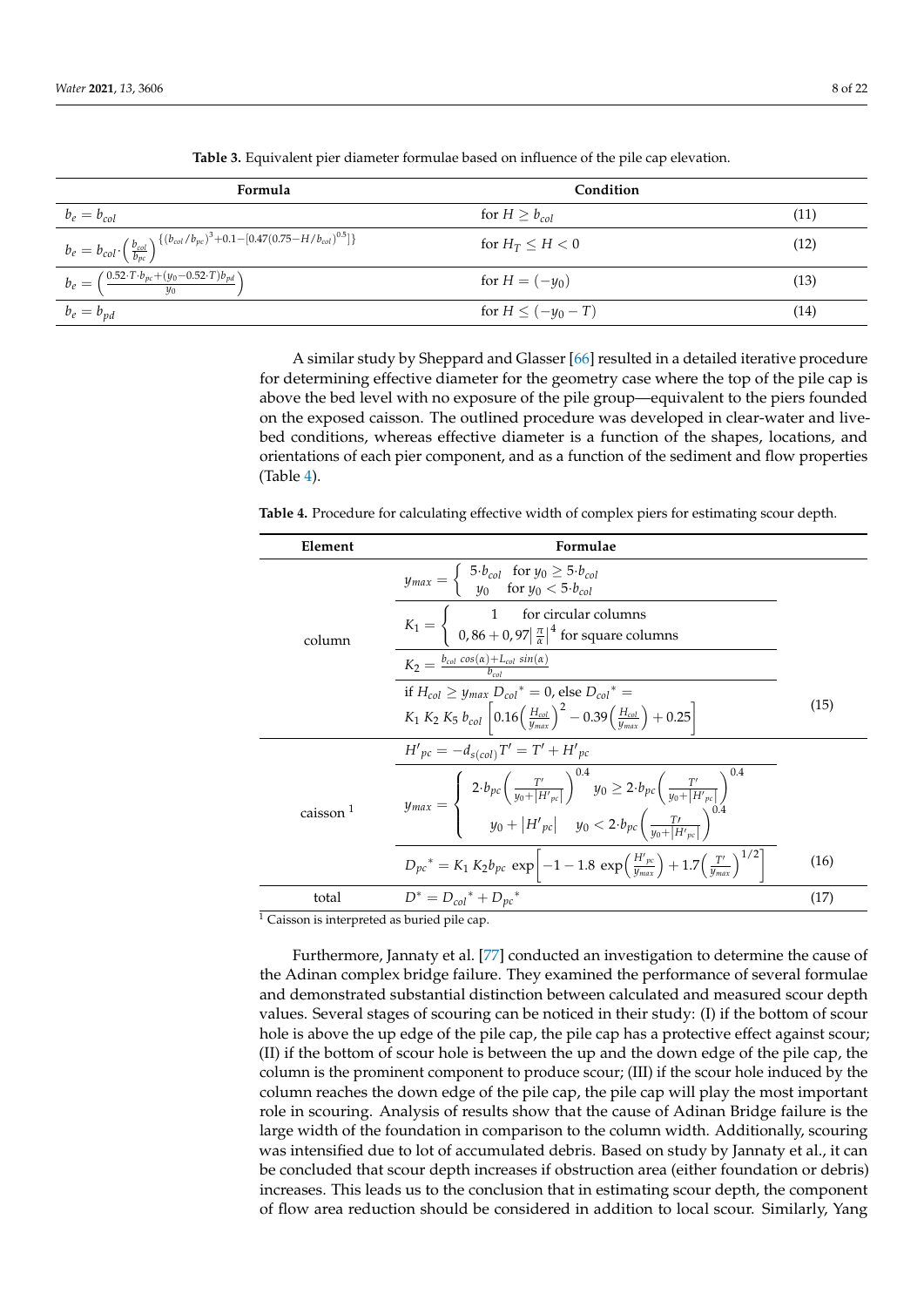et al. [\[106\]](#page-20-15) found that for complex bridge piers in close proximity, the upstream pier significantly affects scouring at the downstream pier in comparison to individual piers, reducing scour rate for clear-water conditions and increasing the bedform celerity for live-bed conditions.

#### *2.4. Contraction Scour Formulae*

One of the first contraction scour formulae was presented by Laursen and Toch [\[107\]](#page-20-16). They evolve Straub's contraction scour for the long contractions to the local scour at the pier. The formula is valid for bridges where the spacing between the piers is much larger than the piers' width (for contraction of cross-section approximately 10%). The effect of contraction scour will become present when scour depth achieves a value that corresponds to scour depth which would occur in a long contraction, or when scour holes from adjacent piers overlap. The formula is as follows:

$$
\frac{d_{s,c}}{y_0} = \frac{1}{\left(1 - \beta\right)^{9/14}} - 1,\tag{18}
$$

where  $\beta$  is width ratio of the contracted to the uncontracted profile. Briaud et al. [\[108\]](#page-20-17) verified contraction scour data using previous experimental results, employed a new parameter  $v_1$ , that presents averaged velocity at the contracted section, and provided the following formula:

$$
\frac{d_{s,c}}{y_0} = 2.21 \cdot \left( 1.31 \cdot \frac{v_1}{\sqrt{gy_0}} - \frac{v_c}{\sqrt{gy_0}} \right). \tag{19}
$$

Furthermore, one of the most commonly used contraction scour formulae is HEC-18 [\[109\]](#page-20-18), that assumes contraction scour as a long contraction, where the length of the contracted section is longer than the section width. The HEC-18 contraction scour formula is developed as a part of total scour formula, which presents superposition of both separately calculated processes. The formula contains flow, bottom channel width, and Manning's roughness coefficient ratios as provided below:

$$
\frac{d_{s,c}}{y_0} = \left(\frac{Q_1}{Q_0}\right)^{\frac{6}{2}} \left(\frac{L_0}{L_1}\right)^{k_1} \left(\frac{n_1}{n_0}\right)^{k_2} - 1.
$$
\n(20)

Like many other contraction scour formulae in the literature, HEC-18 also overestimates the scour depth [\[75](#page-19-28)[,110\]](#page-20-19). One of the possible reasons for that inaccuracy could be neglecting the possible dependence of local and contraction scour [\[65\]](#page-19-6).

Recently, several researchers have observed uncertainty in the scour formulae due to the interaction of contraction and local pier scour estimation. Hong [\[110\]](#page-20-19) conducted laboratory experiments comparing the bridge cross-section with piers and abutments with the cross-section without piers. The results demonstrate that the model without piers has 25% greater scour depth. A decrease in contraction scour depth implies possible interactions between local scour and contraction scour processes. Contraction scour development requires a longer time to reach equilibrium than local scour, as well as a possible consequence of local and contraction scour dependance. Additionally, experimental results of contraction scour depth were compared to the values obtained by Laursen's formula and results shows overestimation of Laursen's formula results of about 30–60%. Recently, Saha et al. [\[104\]](#page-20-13) carried out laboratory experiments in the presence of flow contraction and compared results with reference local scour depth data obtained by new theoretical method developed from a combination of HEC-18 and M-S formulae. Additional contraction scour estimation showed that the discharge contraction ratio  $q_2/q_1$  has a great influence on the contraction effect on the total scour depth, where the cross-section at the upstream face of bridge is labeled with number 2 and approach section with number 1. However, their experiments were only conducted under clear-water conditions, and the nonuniform sediment size is neglected. Mueller and Wagner [\[64\]](#page-19-5) emphasize that long-term in situ measurements are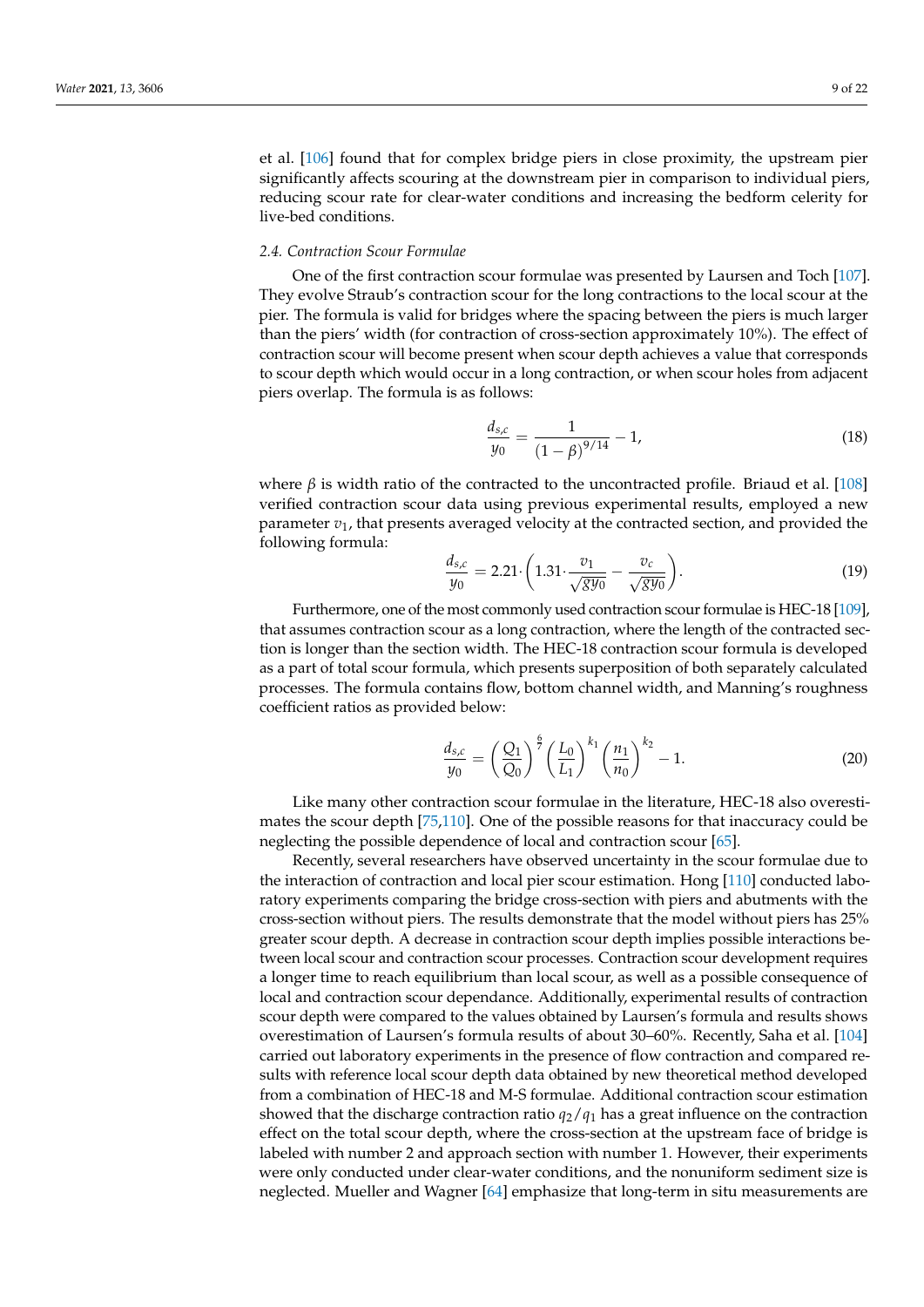essential to separate local scour from contraction to identify reference bed elevation. They suggested that long-term scour in the uncontracted section can be determined by adding the general slope of the line to eliminate general aggradation or degradation. Afterwards, short-term scour determination should be performed by comparing the uncontracted and contracted cross-sections in the preflood and flood conditions.

## **3. Riprap Sloping Structure**

When riprap is selected as a scour countermeasure, it is usually placed flushed with the riverbed level if flow conditions are favorable for detailed installation, or as a riprap sloping structure when flow conditions do not allow fine maneuvering of the machinery.

Some authors consider layer riprap as a more suitable protection than a riprap sloping structure [\[26,](#page-17-23)[30,](#page-18-1)[107\]](#page-20-16) because of excessive exposure of the sloping structure that induces unwanted contraction. Recommended placement of the layer riprap depends on the hydraulic environment and sediment transport, i.e., the occurrence of bedforms. Riprap should be placed deep enough so it does not protrude above the bed level and disturb the flow. Installation in rivers with significant amounts of bedload should be buried below the estimated through of the dunes occurring during floods [\[10\]](#page-17-26). The number of studies in the literature describing layer riprap and its failure mechanisms is higher than that of riprap sloping structures, which have been rarely investigated. Generally, hydraulic processes that occur downstream of the riprap sloping structure and its consequences are ambiguous—flow obstruction, debris accumulation and scouring at the periphery of the riprap mound. Since there is no such research about estimating scouring around the riprap sloping structure, an analogy with complex piers can be drawn. Contours of the piers protected with riprap sloping structure (pier + riprap) are similar to the contours of complex piers (pier + caisson), as can be seen in Figure [1.](#page-9-0)

<span id="page-9-0"></span>

Figure 1. Similarity of outer contours between the riprap sloping structure (left) and complex piers (**right**), outlined in red. (**right**), outlined in red.

If analogy between the riprap sloping structure shape and complex piers geometry If analogy between the riprap sloping structure shape and complex piers geometry is considered valid, then the scour formulae applicable for the riprap sloping structure is considered valid, then the scour formulae applicable for the riprap sloping structure also have to be case-specific depending on the top elevation of the riprap, similar to the also have to be case-specific depending on the top elevation of the riprap, similar to the scour formulae for complex piers that are distinguished depending on the caisson submergence [\[66,](#page-19-7)[77,](#page-19-15)[102,](#page-20-11)[105\]](#page-20-14). According to Melville [\[111\]](#page-20-20), there are three cases for scour around complex piers: case I—where the top of the caisson foundation is below general and the top of the caisson foundation is below general bed level; case II—where the top of the caisson foundation is above general bed level;<br>III and the top of the caisson foundation is above general bed level; case III—where the top of the caisson foundation is above the water surface, as depicted  $\ln \Gamma$ by Figure [2.](#page-10-0)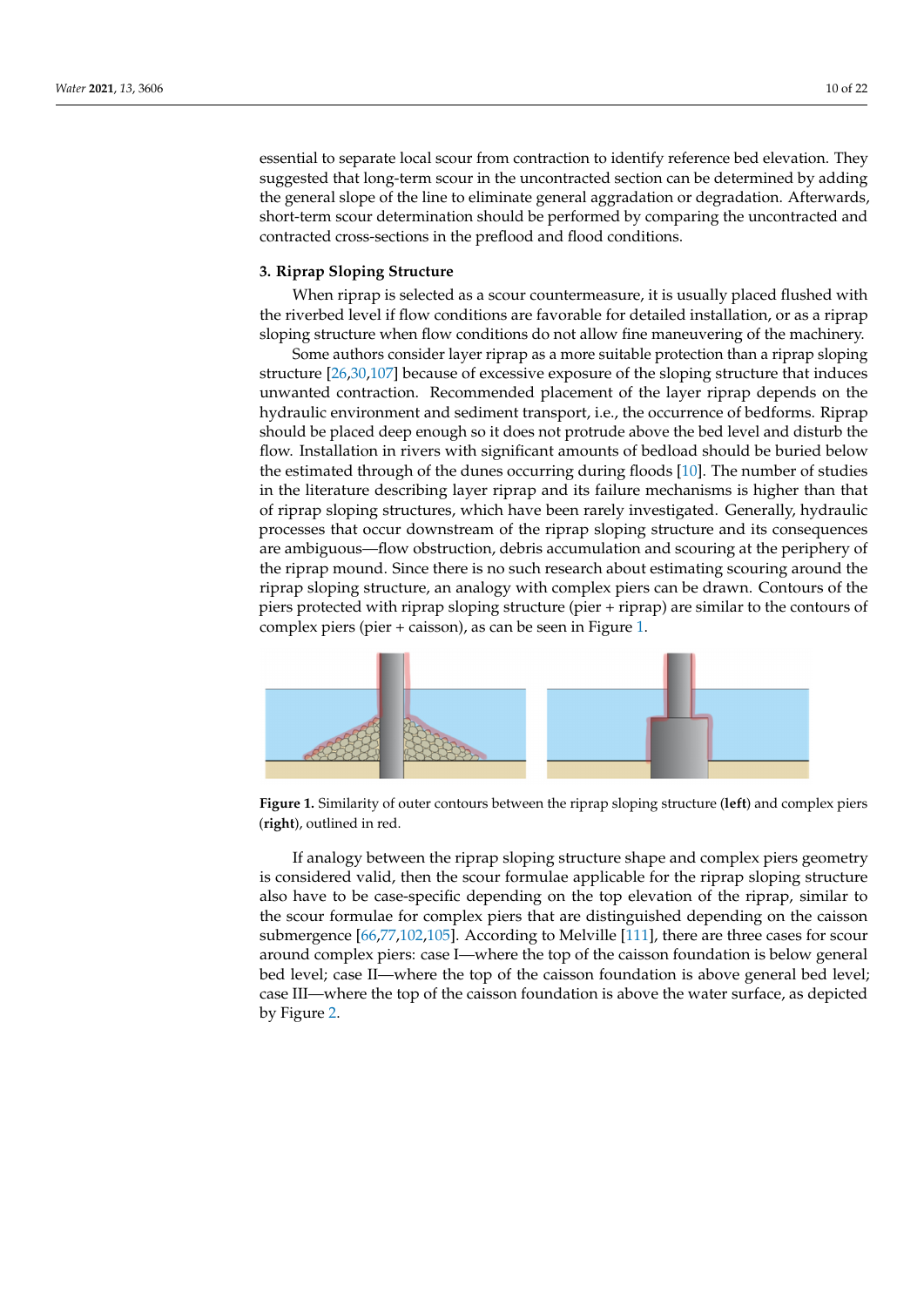<span id="page-10-0"></span>



Melville [111] and Ghorbani [112] draw further conclusions: if the top of the caisson Melville [\[111\]](#page-20-20) and Ghorbani [\[112\]](#page-20-21) draw further conclusions: if the top of the caisson (or if the overflow above the top of the pile cap (crest of the riprap) is less shallow, the scour if the overflow above the top of the pile cap (crest of the riprap) is less shallow, the scour depth is increased. The riprap sloping structure is a wide structure, in terms of reducing depth is increased. the flow area, so conclusions about wide piers might be comparable. Yang et al. [\[81\]](#page-19-19) stated that the downflow in front of the wider piers ( $y_0/D \le 1.4$ ) is weakened, as well as there being horseshoe vortex. Thus, wake vortices consequently remain the main turbulence structures that produce scour hole, the maximum of which will occur at side of the pier. riprap sloping structure) is exposed above general bed level, the scour depth is increased;

The design of riprap considers calculating the size of riprap stone that can withstand flow attack. One of the first formulae for riprap sizing was developed by Izbash [\[113\]](#page-20-22):

$$
d_r = y_0 \cdot 0.347 \cdot \frac{Fr^3}{(S_r - 1)}.\tag{21}
$$

hula, water depth As can be seen from previous formula, water depth ( $y_0$ ), Froude number (*Fr*), and specific As can be seen from previous formula, water depth (y<sub>0</sub>), Froude number (*Fr*), and specific<br>gravity of riprap (S<sub>*r*</sub>) were governing parameters in riprap sizing formulae [\[30,](#page-18-1)[114,](#page-20-23)[115\]](#page-20-24), until Parola [\[116\]](#page-20-25) introduced new characteristic factors. Factors are proportional to the size<br>of the given atoms (K) and splated to give assume two given bere (K) and given width (K) Subsequently, several formulae with pier characteristic factors were developed [\[46,](#page-18-16)[117\]](#page-20-26). Furthermore, Froehlich [\[118\]](#page-20-27) compared the range of riprap sizes obtained by formulae from different authors, and came out with conclusion of quite a wide range of results, and therefore proposed a new formula for calculating minimum diameter of loose rock riprap, introducing new parameters that introduce crossflow shear  $(K_w)$ , transverse pier spacing factor  $(K_p)$  and approach flow influence  $(K_\alpha)$  as follows: of the riprap stones (*Kr*) and related to pier geometry—pier shape (*Ks*) and pier width (*K<sup>b</sup>* ).

$$
d_r = y \cdot K_r \cdot K_b \cdot K_\omega \cdot K_p \cdot K_s \cdot K_\alpha \cdot Fr^3. \tag{22}
$$

Besides riprap sizing, the design of the riprap sloping structure stability includes calculating an appropriate slope to prevent the riprap stones from sliding into the scour hole, considering protection at the toe due to undermining, and determining the riprap stone diameter to resist the hydrodynamic force of the flow. For riprap side slope, Park et al. [\[27\]](#page-17-24) used the U.S. Army Corps of Engineering (USACE) method for calculating riprap size as follows:

$$
d_{r,30\%} = y_0 \cdot \frac{1.1 \cdot C_s \cdot C_v \cdot C_t}{K_{sl} 1.25 \cdot (S_r - 1)^{1.25}} \cdot Fr^{2.5},\tag{23}
$$

which was developed primarily for bank and channel protection. Parameter *dr*,30% represents particle diameter, corresponding to a 30% finer grain-size of the granulometric curve,  $C_s$  is stability coefficient for incipient failure,  $C_v$  is vertical velocity distribution coefficient, *Ct* is blanket thickness coefficient and *Ksl* is side-slope correction factor. According to Breusers et al. [\[30\]](#page-18-1), the horizontal dimension of riprap protection depends on the pier diameter, and it needs to be at least two times larger.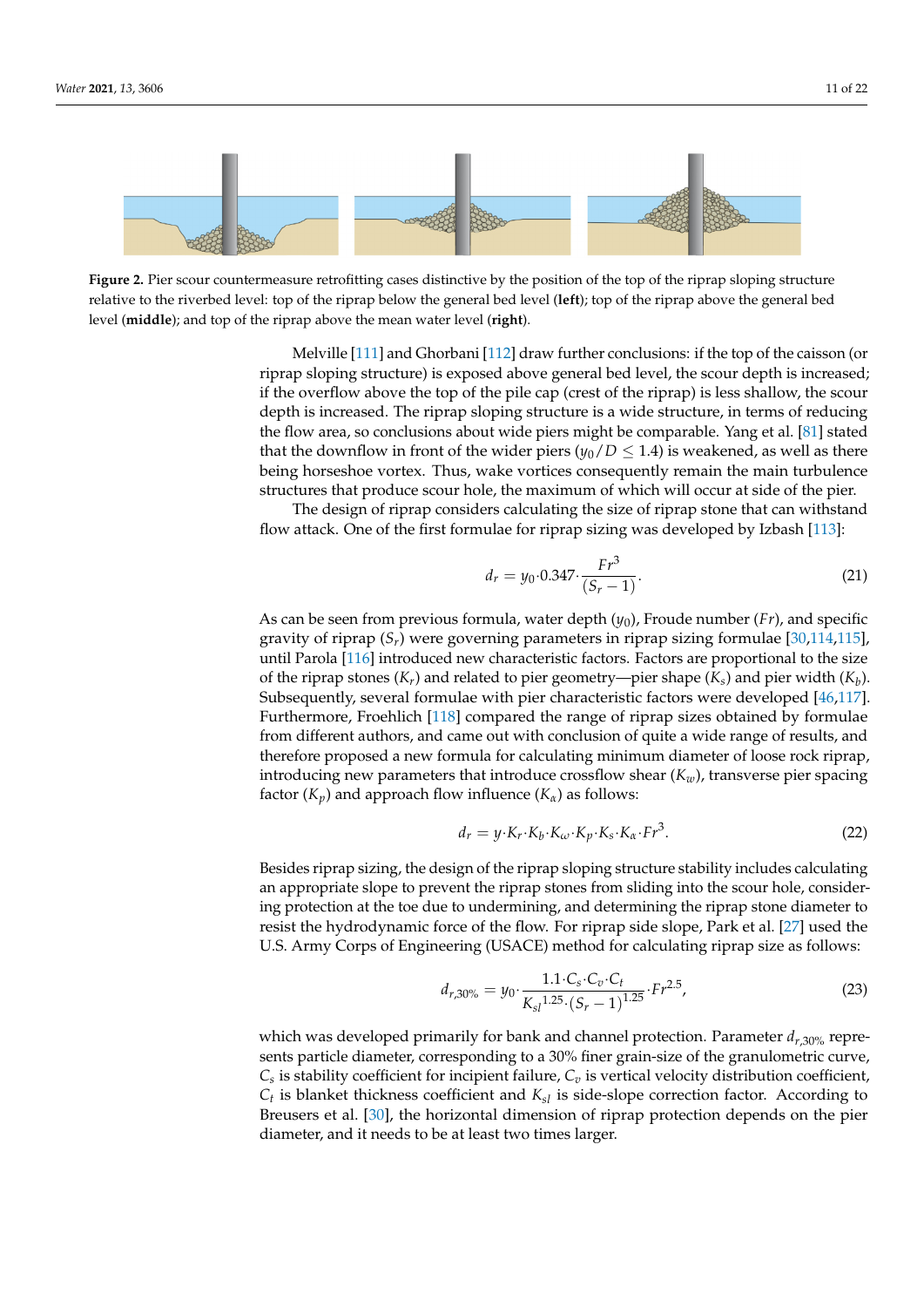#### *3.1. Riprap Failure Mechanisms*

Riprap failure mechanisms in clear-water conditions can be divided into: (I) shear failure—dislodging of individual riprap stones due to hydrodynamic forces; (II) edge failure—undermining of the riverbed at the toe of the riprap; and (III) winnowing failure movement of finer material through voids between riprap stones principally initiated by turbulence [\[117\]](#page-20-26). In addition, two more failure mechanisms have been identified under live-bed conditions: (IV) bedform-induced failure—fluctuations in flow of the bed level prompted by bed features, such as ripples and dunes, causes lack of stone stability; (V) bed-degradation-induced failure—due to general bed degradation, riprap stones protrude above the general bed level causing a reduction in bed shear stress and consequently disintegration of the riprap structure [\[119\]](#page-20-28). Fredsoe et al. [\[25\]](#page-17-22) described horseshoe vortices in front of the individual stones as the primary reason for undermining at the junction between the riprap countermeasure and the bed in a steady parallel current. The following conclusion is determined—scour depth increases if the Shields parameter increases, a slope of the revetment increases, and if the stone shape is angular. Vasquez et al. [\[24\]](#page-17-21) conducted physical and numerical investigation of scour around the riprap layer protection in Golden Ears Bridge. In their study, the riprap layer is called riprap apron. The bridge is located in a wide section of a sand-bed river just upstream from a bifurcation, subjected to migrating dunes under live-bed conditions, and with piers oriented at an angle to the flow attack, except the pile group that is exposed above the natural riverbed level. The study proves that a 16 m-wide and 2 m-thick riprap layer successfully eliminates local scour around the pier, even in the presence of an unfavorable combination of passing dunes and general scour. The riprap, however, will partially destabilize and reallocate individual riprap stones, especially at the edges of the layer to the form of a semiconical mound around the pier, but it will still prevent scour hole from forming near piers.

However, at the contacts of the riprap and sediment bed in terms of live-bed conditions, the edges of the riprap will inevitably start to destabilize. The upper stones at the edges roll down the riprap slope or towards the dunes through into the scour hole. Vasquez et al. [\[24\]](#page-17-21) noticed that after the dune passes by, the riprap side slope formed a conical mound with an angle of repose of about  $30^\circ$ . This process continues downstream until the riprap becomes scattered and forms a riprap mound. Chiew [\[120\]](#page-20-29) states that such a riprap mound still serves its function of protecting the pier from erosion, but nevertheless the riprap mound shifts the scour area away from the riprap toe and scour continues downstream. This phenomenon has been noticed in Croatian rivers [\[121\]](#page-20-30). Gilja et al. establish a sediment transport model to investigate morphological characteristics of a section of the Sava River where a bridge with three piers remediated with riprap sloping structure are placed. It has been noticed that erosional processes affect downstream sections of the river due to increased flow velocities at the constricted bridge opening. The location of the final scour hole is unknown, because it is formed based on the interaction between the flow and the structure under site-specific conditions [\[122\]](#page-20-31). Petersen et al. [\[123\]](#page-20-32) noticed scour of the riprap in the farther downstream area. They conducted a detailed experimental and field investigation on the three-dimensional flow field via Particle Image Velocimetry (PIV) measurements to improve the understanding of scour in the interaction of the riprap protection and the sand. The study was based on monopiles in the marine environment in terms of steady current, waves and the combination of current and waves, where analogy with sea current and river flow can be correlated. They concluded that a pair of symmetrical, counter-rotating vortices induced by a steady current cause significant scour hole downstream of the scour protection. Whitehouse et al. [\[71\]](#page-19-12) support the statement that the riprap placed around the pier and above the level of the natural bed initiates the development of the secondary scour response. As the scour continues downstream at the edge of the riprap, a deeper scour hole is created than around the unprotected bridge pier. In addition, it has been shown that with this type of riprap protection, scour wakes extend to distance of 100 times the pier diameter. The riprap scour countermeasure is considered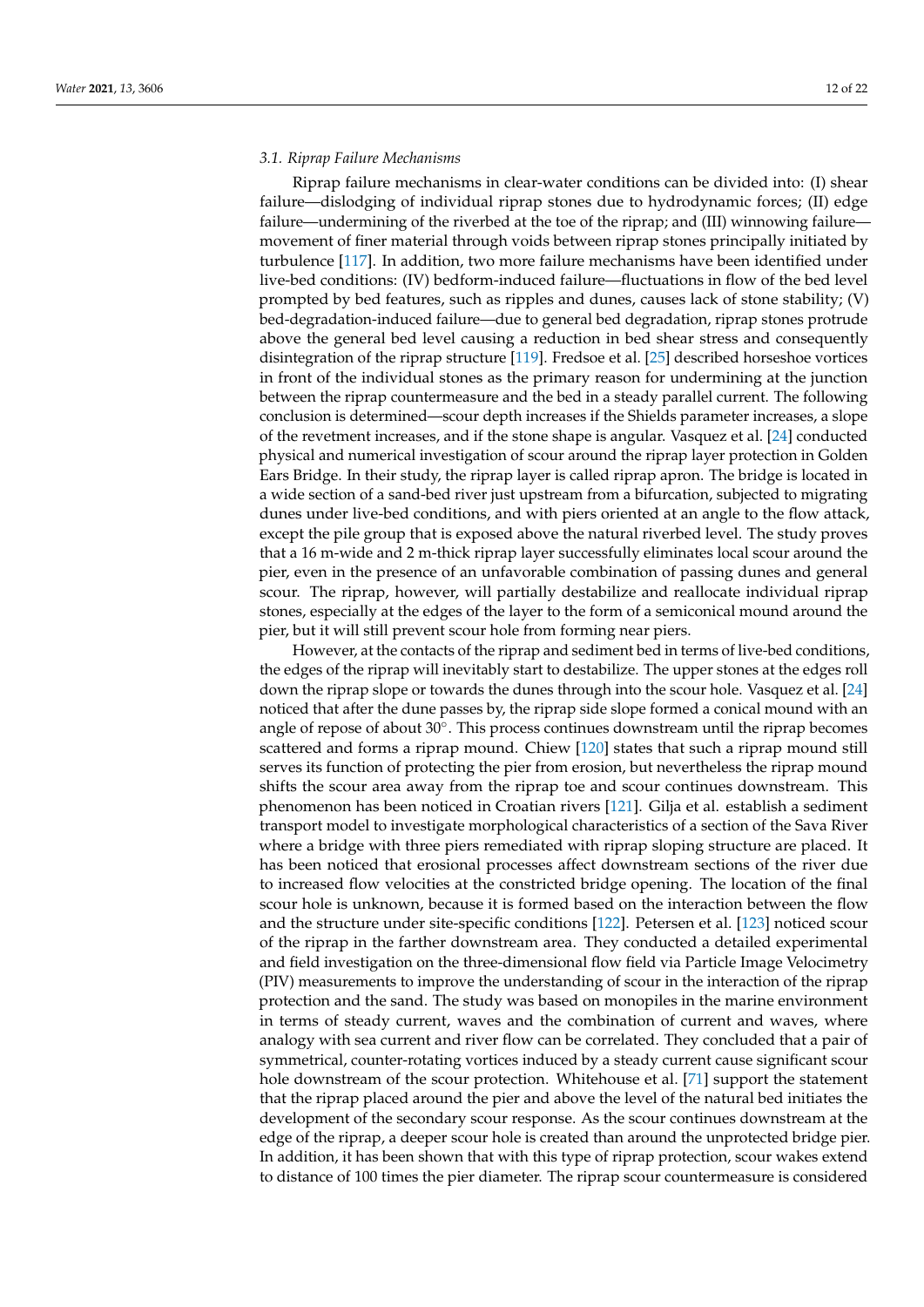to be inadequate, because after secondary scour, more vortices appear near the piers and accelerate the scour process [\[124\]](#page-20-33).

## *3.2. Similar Structures Analogy*

Groynes, spur dikes, and sloping abutments are geometrically similar to the riprap sloping structures, and thus comparable complex interactions between the flow and riverbed material occur—shallow and on occasion supercritical flow overtopping the structure and hydraulic jump forming on the downstream slope, undermining the toe.

Affecting parameters in local scour formulae at the groyne are same as those for local scour at bridge piers (hydraulic and sediment parameters), except for geometrical parameters that encompass scour depth's dependency on the distance from the first groyne or from the entrance of the bend, as can be seen in Przedwojski [\[125\]](#page-20-34) formula:

$$
\frac{d_s}{y_0} = \left[\frac{y_{un}}{y_0} + \frac{Q_s}{Q_0}cos\left(\frac{2\pi}{L_m}s\right) + sin(\alpha - 90)\right]^{\mu - 2}.\tag{24}
$$

Another formula developed by Rashak and Khassaf [\[126\]](#page-21-0) in clear-water conditions for T-shape submerged groynes is as follows:

$$
\frac{d_s}{y_0} = 1.489 \cdot e^{(4.117 \cdot Fr)} + 4.117 \cdot e^{(-3.292 \cdot \frac{v_0}{v_c})} - 3.292 \cdot e^{(0.002 \cdot \frac{y_{gr}}{y_0})} + 0.002 \cdot e^{0.747 \cdot \frac{s_g}{y_0}} + 0.747 \cdot e^{(-1.092 \cdot n_g)}.
$$
(25)

As can be seen in abovementioned formulae, local scour around groynes depend on parameter of spacing between groynes (*sg*). Since one groyne case is comparable to the riprap sloping structure, Rashak and Khassaf's formula can be considered for the riprap sloping structure in the case where spacing between groynes is zero ( $s_g = 0$ ). In a sequence of groynes, maximum scour depth occurs at the nose of the upstream groyne.

According to Han and Lin [\[127\]](#page-21-1), groynes are most vulnerable when the upcoming flood reaches an elevation just above the groyne crest and a shallow submerged condition is reached. Such overtopping flow has a vertical stream direction down the lee side of the groyne, and thus causes small sediment particles to be carried away at relatively low threshold velocities. Rashak and Khassaf [\[128\]](#page-21-2) noticed that the magnitude of the groyne submergence affects scour depth inversely, which means that an increase in submerged ratio  $(y_1/y_0)$  will result in smaller scour depth ratios  $(d_s/y_0)$ . During relatively deep submergence, the overtopping flow near the free surface is parallel to the flow direction, while recirculatory motions are present at the bottom around the groyne. Meaning that in the low submergence level case, the recirculation region affects stones at the groyne surface.

McCoy et al. [\[129\]](#page-21-3) investigated the horseshoe vortex system and shear distribution around the groyne to clarify evolution of the scour hole around the groyne region. They showed that deflection of the horizontal, detached shear layer will be magnified if the groyne crest elevation is higher. Furthermore, they support statement that mass exchange is larger in the submerged conditions than for emerged groynes due to a large increase in the inflow velocities downstream of the groyne. Melville and Coleman [\[14\]](#page-17-11) mentioned that the vortex system will not change in higher water levels, which means that flow depth has a limited influence on scour depth.

Pandey et al. [\[130\]](#page-21-4) have tested the accuracy of formulae for scour depth around groynes developed by different authors, concluding that although the position of scour depth varies remarkably, a maximum value typically occurs near the nose of the groyne on the upstream side and spreads up to a width of three times the spur dike length. The extent of the scour region is greater on the downstream side compared to the upstream, but the volume of the upstream scour hole is about 65% of the total volume. They indicate that Froude number is a significant parameter in scour depth around the groyne, and other parameters play secondary role, which was later also confirmed by Rashak and Khassaf [\[126\]](#page-21-0). Giglou et al. [\[131\]](#page-21-5) conducted an analysis of flow pattern around spur dikes by a 3D numerical model, and showed that vortex length behind the spur dike is four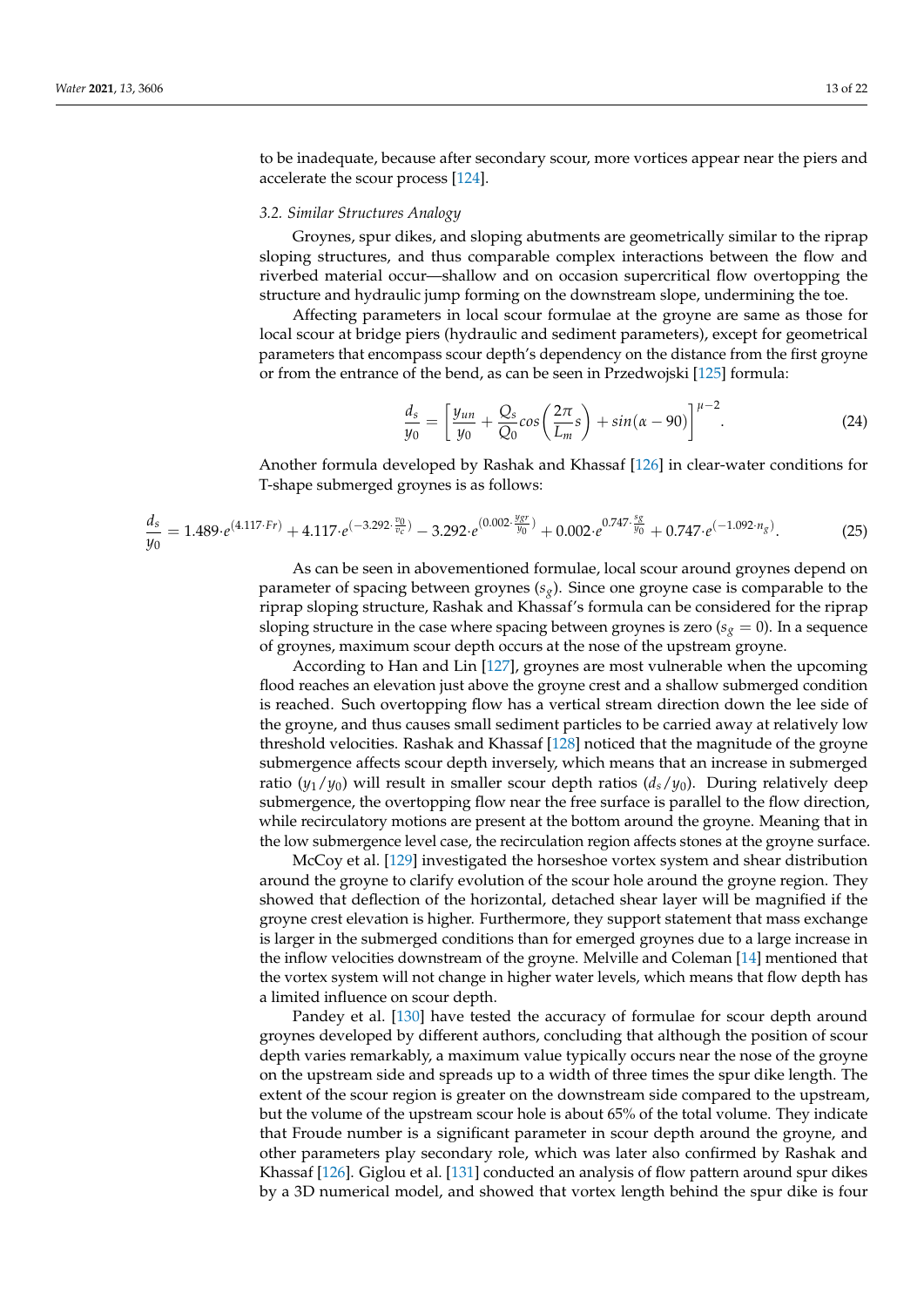times longer than the length of spur dike, and with approximately 1.2 times the spur dike length. Pandey et al. [\[132\]](#page-21-6) developed two novel methods to estimate maximum scour depth around the spur dike in a uniform sediment condition that consists of three standalone machine-learning approaches. Experimentally collected data were obtained in a clear-water condition with uniform sediment material. The result of their model is presented as the ratio of scour depth and spur dike (*ds*/*Ls*), while input parameters were ratio of average to critical velocity  $(v_0/v_c)$ , ratio of water depth to spur dike length  $(y_0/L_s)$ , ratio of spur dike length to mean sediment diameter  $(L_s/d_{50})$  and densimetric Froude number ( $Fd_{50}$ ). Based on sensitivity analysis of the input parameters,  $L_s/d_{50}$  showed the most significant influence on model performance. Eventually, statistical metrics showed the good performance of the developed model in assessing maximum scour depth near the spur dike.

Scour hole geometry at the abutment is similar to those at groynes by means of strong scour activity as a consequence of contraction scouring, which causes a scour hole to be located slightly downstream along the centerline of the watercourse, complementary with turbulent intensity pattern and the time-averaged velocity pattern [\[109\]](#page-20-18). However, at long abutments, the scour hole is slightly more elongated to the downstream in comparison to the short abutments [\[14\]](#page-17-11). It can be concluded that increasing the obstruction of the flow area will cause larger principal vortex that deflects the scour hole away until it reaches a more elongated shape.

#### **4. Discussion**

The purpose of the bridge pier scour design formulae are to determine the required depth of the foundation before the bridge is built, or to estimate bridge safety margins during its design life, with the goal of identifying the need for maintenance or scour protection measures' installment. Numerous pier scour formulae are available for scour depth estimation—however, they do not provide reliable results as most of them are developed from limited datasets, experimentally acquired or measured directly in casespecific conditions. Formulae developed experimentally may result in under- or overestimation of scour depth if applicated at bridge piers in prototype scale [\[77](#page-19-15)[,133\]](#page-21-7). Thus, formula must be cautiously selected based on conditions that are similar to those for which the formula is developed [\[17\]](#page-17-14). In order to find out the most applicable empirical formulae, sensitivity analysis is often required [\[134\]](#page-21-8).

Any kind of obstruction in the river, such as a bridge pier, inevitably leads to morphodynamic changes, especially in sand-bed rivers with median particle size that can be easily moved during floods [\[135\]](#page-21-9). Since the occurrence of scour hole is only a matter of time, it is inevitable that some sort of scour protection will have to be installed during the design life of the bridge. Riprap scour protection using launchable stone almost exclusively requires the riprap to be placed above the riverbed level in a form of riprap sloping structure, which represents additional rigid obstacles in contact with the erodible sediment bed. On the other hand, scour countermeasures could have adverse effect if not installed properly. Therefore, the effect of the proposed scour countermeasures on flow environments should be investigated in detail to achieve design effectiveness during use [\[136\]](#page-21-10).

The riprap sloping structure contracts the flow through the bridge opening, increasing the velocity and shear stress, resulting in additional lowering of the riverbed elevation next to piers. The installment of the riprap sloping structure has an effect on the bridge hydraulics similar to the flow constrictions resulting from other bridge-related structures abutments placed in the main channel or long embankments traversing the overbanks. Sudden contraction of the oncoming flow concentrates the flow through the bridge opening, increasing the flow velocity, shear stress and turbulence in the proximity of bridge piers. Depending on the contraction ratio and associated afflux, increased flow velocity and shear stress can significantly surpass the threshold value. Thus, the riverbed deepening will be continuous until the equilibrium is reached, undermining the bridge piers. The effect of the flow contraction is local, i.e., the extent of the morphodynamic changes is rarely evident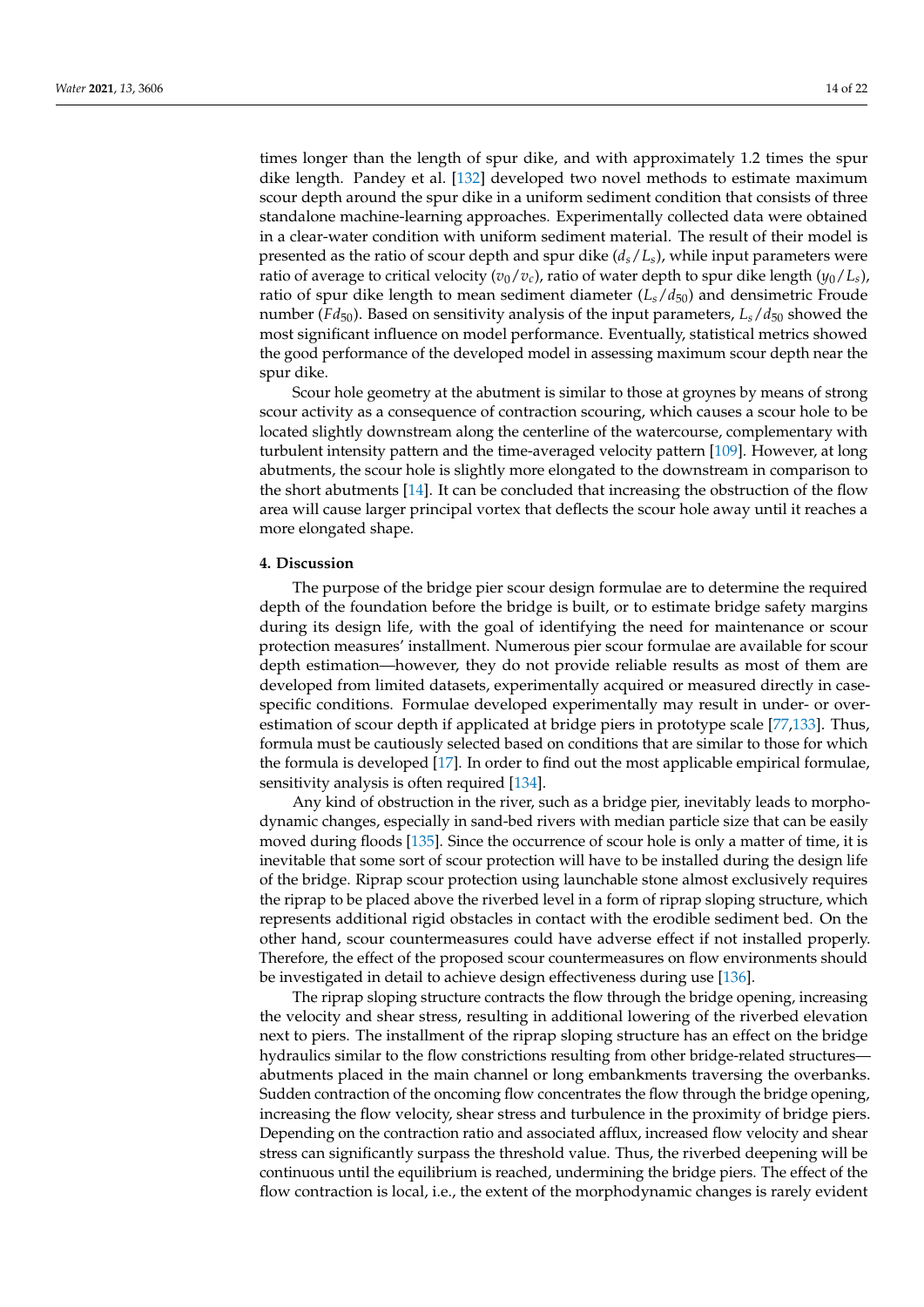on the wider river reach, contributing to late identification of the potential hazard to the bridge. While contraction scour is not always present in the bridge locations, depending on the flow approach section layout, it will always accompany the riprap sloping structure, as the volume of the mounded stone presents significant flow constriction. Therefore, the effect of the constriction scour must not be neglected as an influencing factor in studies focusing on scour at riprap sloping structures [\[137\]](#page-21-11). For many bridges protected by riprap sloping structures, scour has been found to occur further downstream, often causing a deeper scour hole [\[121\]](#page-20-30). Yet, the final depth and relative position of the scour hole next to the riprap sloping structure has not been investigated. Scarce data about scour monitoring next to piers with installed riprap sloping structures do not allow us to draw conclusions regarding the potentially adverse effects of such pier protection. The actual position of the scour hole could be deflected from the pier as a result of toe undermining and subsequent gradual collapsing of the riprap stones into the erosion zone, propagating the scouring process downstream of the unprotected riverbed [\[61\]](#page-19-2).

Research focusing on the riprap primarily addresses the riprap failure mechanisms [\[25,](#page-17-22)[64](#page-19-5)[,123](#page-20-32)[,138\]](#page-21-12), while formulae which would estimate the scour depth downstream of the riprap protection are lacking. Similarly, the formulae used for pier scour are not applicable for piers protected by riprap sloping structures. Considering that a number of existing bridges have been retrofitted with riprap sloping structures following scour hazard occurrence, future research should be oriented towards determining the effectiveness of such scour countermeasures as well as their adverse effects on the riverbed and adjacent structures. Similarities between riprap sloping structures and river training structures exist, highlighting the need for in-detail research, as flow overtopping and additional contraction scour can significantly reduce the bridge safety under more frequent flood events driven by climate change. Although many researchers have investigated the effects of flow events on bedload transport and scour processes in laboratory studies [\[83](#page-19-21)[,85](#page-19-23)[,139–](#page-21-13)[142\]](#page-21-14) (for a systemic review, see also [\[96\]](#page-20-5)), studies with field measurements are still rare [\[39,](#page-18-29)[40\]](#page-18-10), especially those with continuously measured flow waves and associated scour depths [\[95](#page-20-4)[,143\]](#page-21-15).

Based on the literature review, this study hypothesizes the following: if a large database with a sufficient range of independent hydraulic parameters, riprap geometries, and resulting scour hole depth is established, an empirical formula that provides a reliable estimation of scour depth next to bridge piers protected by riprap sloping structure can be derived. This hypothesis can be tested using field data, experimental data, numerical simulation data, as well as hybrid modeling approaches. Field data are the most reliable, but occurrence of flood events often surpasses the timeframe available for the research. Therefore, field data can be used for calibration and verification of experimental and numerical simulations on more frequent flood events. Experimental and numerical simulations provide means to simulate flood events of longer return periods, such as 1000-year floods. However, preparation of a physical model may be both time-consuming and challenging from a scaling perspective. Therefore, a physical model can be used to investigate local turbulent flow field in the vicinity of the pier. Interaction between the complex geometry and the vortex system can be explored utilizing 3D numerical simulations. The 3D CFD model overperforms the physical model in predicting turbulent velocities and sediment scour, especially if the physical model relies on a single similarity method for scaling [\[57\]](#page-18-27). Compared to time-consuming laboratory experiments and field investigations, numerical simulations are a relatively inexpensive and fast way to collect a large and comprehensive dataset for analysis of the scour process. Numerical models can be established for a larger flow area influencing the bridge, providing representative flow conditions at the bridge opening for the boundary conditions of the physical model. Data should be complementary in the sense that each dataset addresses the shortcomings of the others, obtaining the relevant variables across the entire range.

The state-of-the-art review and discussion on the potential research direction are the basis of the project R3PEAT (Remote Real-time Riprap Protection Erosion AssessmenT on large rivers), aiming to contribute to the field by developing empirical formulae for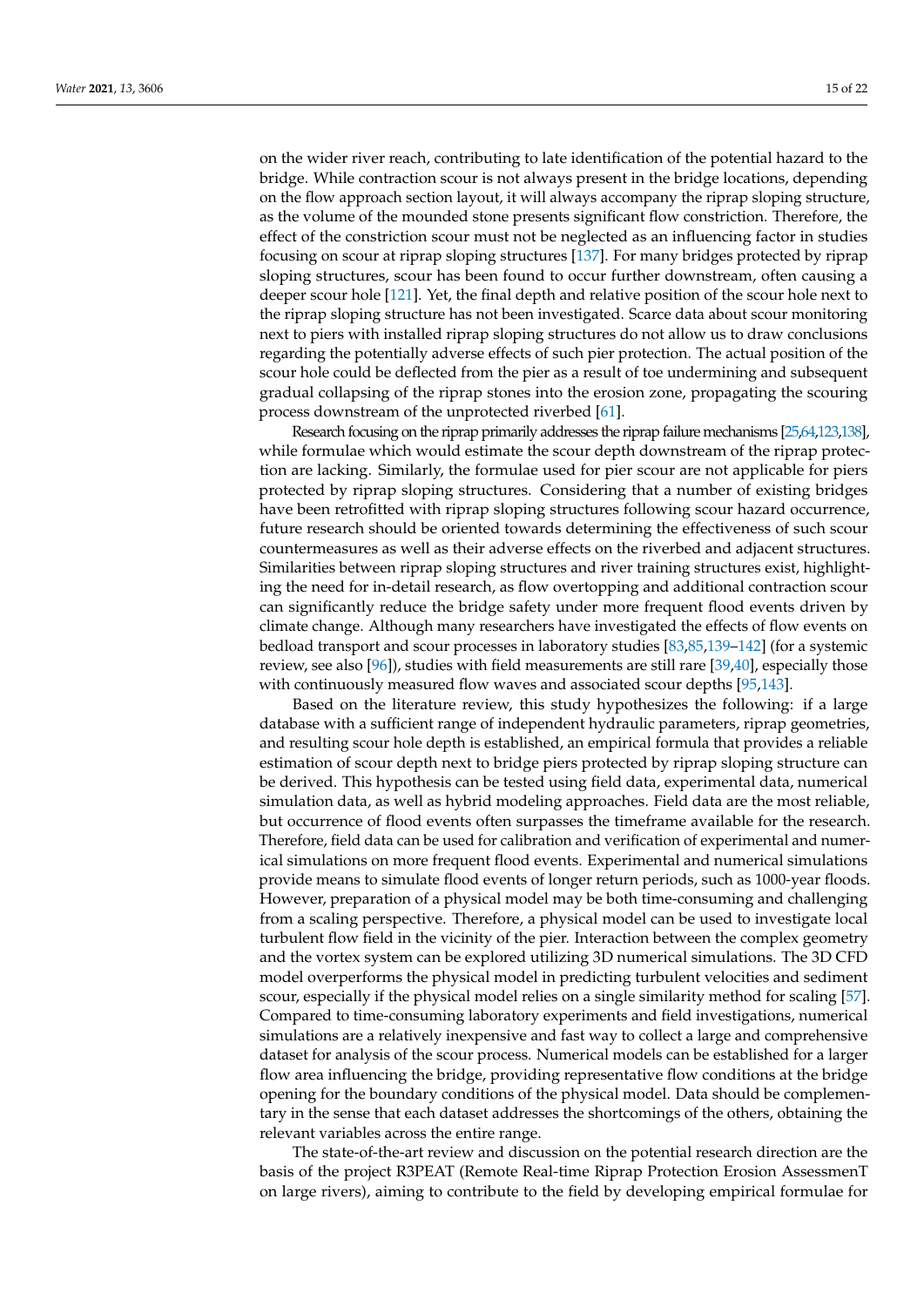scour estimation next to the bridges with installed scour countermeasures in the form of the riprap sloping structure. Currently, this field is not adequately researched, while similarities with other river training structures exist. Therefore, it can be hypothesized that reliable scour equations can be developed that would combine the influencing variables used for pier scour, contraction scour and toe scour.

## **5. Conclusions**

The bridge failures data recorded worldwide indicate that hydraulic causes are the most common causes of the bridge collapses. Therefore, scour monitoring in real-time is crucial for efficient bridge management. Maximum scour depth for the design flood must be estimated, which can be compared to scour development under specific flood events and associated risk calculated. Once the scour risk is determined in the life cycle of bridges over large rivers, piers are usually retrofitted with riprap sloping structures as scour protection measures. In the literature there are numerous empirical equations developed for different pier shapes and sizes, but the ones taking into account complex flow conditions in the bridge opening with installed riprap sloping structure as scour countermeasure are lacking. This paper provides a comprehensive and relevant review of bridge scour estimation methods for piers with riprap sloping structure installed as scour countermeasure. From the state-of-the-art review, hydrodynamic conditions characteristic for such structures are singled out, separating them from single pier equations. These are shallow and on occasion supercritical flow overtopping the structure and hydraulic jump forming on the downstream slope, undermining the toe. The contributions of this work to the research field are the following:

- (1) Systematic formulation of the scouring problem occurring next to the riprap sloping structure—flow contraction as the driving mechanism, including the flow overtopping and associated relevant hydraulic variables;
- (2) Overview of the currently available empirical formulae for pier scour estimation and analysis of their applicability for the piers protected with riprap sloping structure similarity to the complex piers regarding the pier shape and river training structures regarding the flow pattern;
- (3) Proposal of the future research direction—utilizing the advantages of available numerical models to investigate complex flow patterns in the bridge opening.

The presented research framework is the basis of the project R3PEAT (Remote Realtime Riprap Protection Erosion AssessmenT on large rivers), aiming to contribute to the field by developing empirical formulae for scour estimation next to the bridges with installed scour countermeasures in the form of the riprap sloping structure.

**Author Contributions:** Conceptualization, A.H. and G.G.; resources, A.H., G.G., K.P. and M.L.; writing—original draft preparation, A.H., G.G., K.P. and M.L.; writing—review and editing, A.H., G.G., K.P. and M.L.; visualization, A.H.; supervision, G.G.; project administration, G.G.; funding acquisition, G.G. All authors have read and agreed to the published version of the manuscript.

**Funding:** This work has been funded in part by the Croatian Science Foundation under the project R3PEAT (UIP-2019-04-4046).

**Institutional Review Board Statement:** Not applicable.

**Informed Consent Statement:** Not applicable.

**Data Availability Statement:** Not applicable.

**Acknowledgments:** This work has been supported in part by Croatian Science Foundation under "Young Researchers' Career Development Project—Training New Doctoral Students" (DOK-01-2020).

**Conflicts of Interest:** The authors declare no conflict of interest.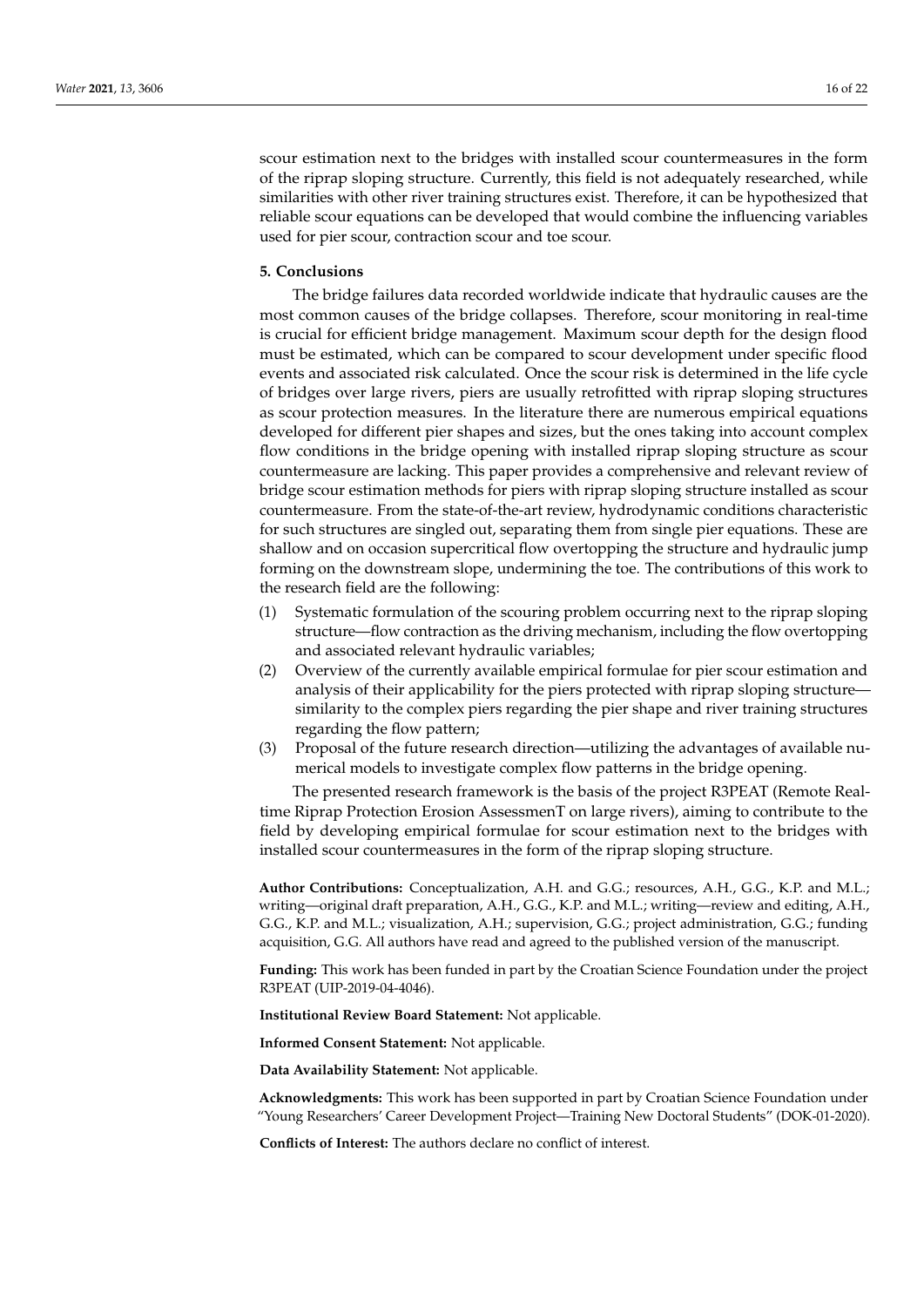# **Glossary**

| $d_{\rm s}$ | scour depth |
|-------------|-------------|
|-------------|-------------|

- *ds*,*c* contraction scour depth
- $y_0$  water depth at the approach section
- *y*<sup>1</sup> water depth at the contracted section
- *yun* unperturbed water depth
- *ygr* water depth above the submerged groyne crest
- *ymax* maximum water depth
- *b* width of bridge pier
- *be* effective width of bridge pier
- *bcol* column width
- *L*<sub>col</sub> column length<br>*H*<sub>col</sub> column height
- *H*<sub>*col*</sub> column height from the bed level  $b_{\nu c}$  pile-cap width
- $b_{pc}$  pile-cap width  $b_{pd}$  pile-diameter
- $p$ ile-diameter
- $d_{50}$  mean particle size of bed material mean particle size of armor layer
- mean particle size of armor layer
- *n* Manning's roughness coefficient
- *T* pile-cap thickness
- *H<sup>T</sup>* exposure of pile cap at which cap is scoured.
- $v_0$  averaged approach velocity
- $v_1$  averaged velocity at the contracted section
- *vc* critical velocity
- $v_c$ <sup> $\prime$ </sup> approach velocity that induces incipient motion
- *τc* critical shear stress
- *H* the top elevation of the foundation (or pile cap)
- *D* pier diameter<br>*D*\* foundation di
- foundation diameter
- $D_e$  effective pier diameter<br> $d_r$  riprap rock diameter
- $d_r$  riprap rock diameter<br>*S<sub>r</sub>* specific gravity of rip
- $S_r$  specific gravity of riprap<br>*C<sub>s</sub>* stability coefficient for in
- stability coefficient for incipient failure
- $C_v$  vertical velocity distribution coefficient
- *Ct* blanket thickness coefficient
- $K_{sl}$  side-slope correction factor  $\alpha$  angle between the grovne c
- *α* angle between the groyne or pier and flow attack
- *β* ratio of the contracted to the uncontracted width
- *k* turbulent kinetic energy
- *ε* turbulent dissipation rate
- *ω* specific dissipation rate
- *µ* the exponent in the sediment transport formula.<br> $Fr$  Froude number
- Froude number
- *L*<sub>0</sub> bottom channel width at the approached section bottom channel width at the contracted section
- bottom channel width at the contracted section
- *Lm* meander length
- *s* distance from the entrance of the bend
- *sg* spacing between groynes
- *ng* number of groynes
- *Q*<sup>0</sup> discharge at the approached section
- *Q*<sup>1</sup> discharge at the contracted section
- $Q_s$  part of discharge stopped by groyne  $k_1, k_2$  medial fall velocities of the sediment
- medial fall velocities of the sediment  $d_{50}$
- *K*1 the correction factor for pier-nose shape
- *K* the correction factor for angle of flow attack
- *K* the correction factor for bed condition
- *K*4 the correction factor for armoring of coarse bed material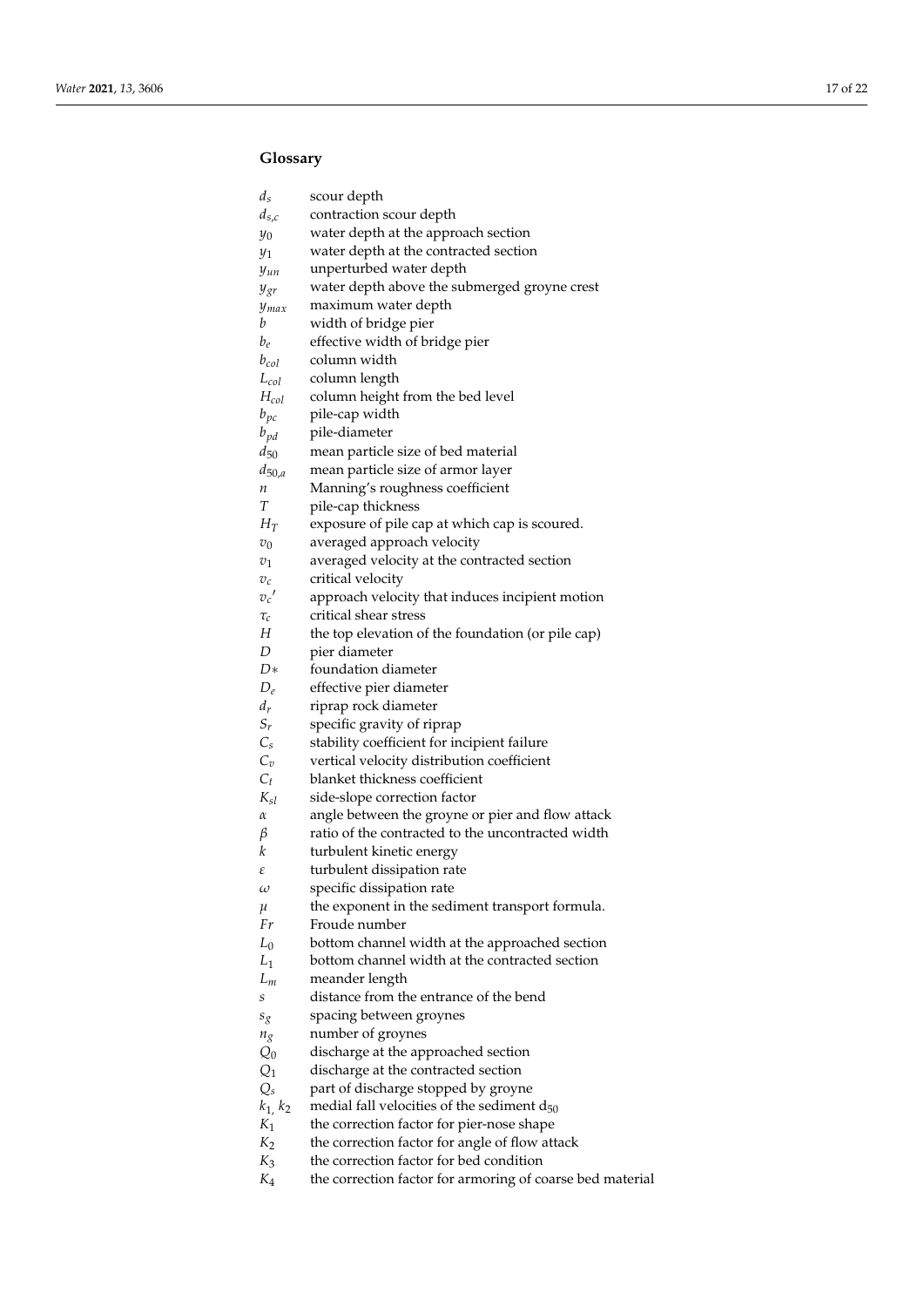- *K*<sup>5</sup> the correction factor for pile extension
- *Kr* rock properties' slope effects factor for riprap sizing
- *K*<sup>*b*</sup> pier width factor for riprap sizing  $K_{\omega}$  crossflow shear factor for riprap si
- 
- *K*<sub>*ω*</sub> crossflow shear factor for riprap sizing *K*<sup>*p*</sup> transverse pier spacing factor for ripra  $K_p$  transverse pier spacing factor for riprap sizing<br> $K_s$  pier shape factor for riprap sizing
- $K_s$  pier shape factor for riprap sizing  $K_\alpha$  approach flow alignment factor fo
- approach flow alignment factor for riprap sizing

# **References**

- <span id="page-17-0"></span>1. Sholtes, J.S.; Ubing, C.; Randle, T.J.; Fripp, J.; Cenderelli, D.; Baird, D.C. *Managing Infrastructure in the Stream Environment*; U.S. Department of the Interior & U.S. Department of Agriculture: Denver, CO, USA, 2017; p. 65.
- <span id="page-17-1"></span>2. Lee, M.; Yoo, M.; Jung, H.-S.; Kim, K.H.; Lee, I.-W. Study on dynamic behavior of bridge pier by impact load test considering scour. *Appl. Sci.* **2020**, *10*, 6741. [\[CrossRef\]](http://doi.org/10.3390/app10196741)
- <span id="page-17-2"></span>3. Gilja, G.; Kuspilić, N.; Bekić, D. Impact of morphodynamical changes on the bridge stability: Case study of Jakuševac bridge in Zagreb. In *Current Events in Hydraulic Engineering*; Sawicki, J.M., Zima, P., Eds.; Gdansk University of Technology: Gdansk, Poland, 2011; pp. 112–122.
- <span id="page-17-3"></span>4. Zhang, Y. Economic Impact of Bridge Damage in a Flood Event. Master's Thesis, RMIT University, Melbourne, Australia, 2016.
- <span id="page-17-4"></span>5. Honfi, D.; Lange, D.; Pursiainen, C.; Rød, B. On the contribution of technological concepts to the resilience of bridges as critical infrastructure assets. In Proceedings of the IABSE Congress: Challenges in Design and Construction of an Innovative and Sustainable Built Environment, Stockholm, Sweden, 21–23 September 2016; pp. 975–982.
- <span id="page-17-5"></span>6. Imhof, D. Risk Assessment of Existing Bridge Structures. Ph.D. Thesis, University of Cambridge, Cambridge, UK, 2004.
- <span id="page-17-6"></span>7. Schaap, H.S.; Caner, A. Bridge collapses in Turkey: Causes and remedies. *Struct. Infrastruct. Eng.* **2021**, 1–16. [\[CrossRef\]](http://doi.org/10.1080/15732479.2020.1867198)
- <span id="page-17-7"></span>8. Cook, W. Bridge Failure Rates, Consequences, and Predictive Trends. Ph.D. Thesis, Utah State University, Logan, UT, USA, 2014. 9. Wardhana, K.; Hadipriono, F.C. Analysis of recent bridge failures in the United States. *J. Perform. Constr. Facil.* **2003**, *17*, 144–150.
- [\[CrossRef\]](http://doi.org/10.1061/(ASCE)0887-3828(2003)17:3(144)) 10. Lagasse, P.F.; Clopper, P.E.; Zevenbergen, L.W.; Girard, L.G. *Countermeasures to Protect Bridge Piers from Scour*; National Cooperative
- <span id="page-17-26"></span>Highway Research Program—Transportation Research Board: Fort Collins, CO, USA, 2007; p. 284.
- <span id="page-17-8"></span>11. Yao, C.; Briaud, J.-L.; Gardoni, P. Risk Analysis on Bridge Scour Failure. In Proceedings of the International Foundations Congress and Equipment Expo, San Antonio, TX, USA, 17–21 March 2015; pp. 1936–1945.
- <span id="page-17-9"></span>12. Barker, R.M.; Puckett, J.A. *Design of Highway Bridges: An LRFD Approach*; Wiley: Hoboken, NJ, USA, 2021.
- <span id="page-17-10"></span>13. Lee, G.C.; Mohan, S.B.; Huang, C.; Fard, B.N. *A Study of U.S. Bridge Failures (1980–2012)*; University at Buffalo, State University of New York: Buffalo, NY, USA, 2013; p. 128.
- <span id="page-17-11"></span>14. Melville, B.W.; Coleman, S.E. *Bridge Scour*; Water Resources Publications: Colorado, CO, USA, 2000.
- <span id="page-17-12"></span>15. Unger, J.; Hager, W.H. Down-Flow and horseshoe vortex characteristics of sediment embedded bridge piers. *Exp. Fluids* **2007**, *42*, 1–19. [\[CrossRef\]](http://doi.org/10.1007/s00348-006-0209-7)
- <span id="page-17-13"></span>16. Breusers, H.N.C.; Raudkivi, A.J. *Scouring: Hydraulic Structures Design Manual Series*; CRC Press: London, UK, 1991; Volume 2.
- <span id="page-17-14"></span>17. Dey, S. Hydrodynamic Principles. In *Fluvial Hydrodynamics: Hydrodynamic and Sediment Transport Phenomena*; Springer: Berlin/Heidelberg, Germany, 2014; Volume 52, pp. 870–871.
- <span id="page-17-15"></span>18. Chen, S.-C.; Tfwala, S.; Wu, T.-Y.; Chan, H.-C.; Chou, H.-T. A hooked-collar for bridge piers protection: Flow fields and scour. *Water* **2018**, *10*, 1251. [\[CrossRef\]](http://doi.org/10.3390/w10091251)
- <span id="page-17-16"></span>19. Fathi, A.; Zomorodian, S.M.A. Effect of submerged vanes on scour around a bridge abutment. *KSCE J. Civ. Eng.* **2018**, *22*, 2281–2289. [\[CrossRef\]](http://doi.org/10.1007/s12205-017-1453-5)
- <span id="page-17-17"></span>20. Elnikhely, E.A. Minimizing scour around bridge pile using holes. *Ain Shams Eng. J.* **2017**, *8*, 499–506. [\[CrossRef\]](http://doi.org/10.1016/j.asej.2016.06.016)
- <span id="page-17-18"></span>21. Abudallah Habib, I.; Wan Mohtar, W.H.M.; Muftah Shahot, K.; El-Shafie, A.; Abd Manan, T.S. Bridge failure prevention: An overview of self-protected pier as flow altering countermeasures for scour protection. *Civ. Eng. Infrastruct. J.* **2021**, *54*, 1–22. [\[CrossRef\]](http://doi.org/10.22059/CEIJ.2020.292296.1627)
- <span id="page-17-19"></span>22. Ettema, R.; Nakato, T.; Muste, M. *An Illustrated Guide for Monitoring and Protecting Bridge Waterways Against Scour*; Iowa Highway Research Board: Ames, IA, USA, 2006.
- <span id="page-17-20"></span>23. Agrawal, A.K.; Khan, M.A.; Yi, Z. *Handbook of Scour Countermeasures Designs*; University Transportation Research Center: New York, NY, USA, 2005; p. 201.
- <span id="page-17-21"></span>24. Vasquez, J.; McLean, D.; Walsh, B. Modeling Scour and Riprap Protection in Golden Ears Bridge. In Proceedings of the 18th Canadian Hydrotechnical Conference, Winnipeg, MB, Canada, 22–24 August 2007.
- <span id="page-17-22"></span>25. Fredsoe, J.; Sumer, B.; Bundgaard, K. Scour at a riprap revetment in currents. In Proceedings of the 2nd IAHR Symposium on River, Coastal and Estuarine Morphodynamics, Obihiro, Japan, 10–14 September 2001; pp. 245–254.
- <span id="page-17-23"></span>26. Lauchlan, C.S.; Melville, B.W. Riprap protection at bridge piers. *J. Hydraul. Eng.* **2001**, *127*, 412–418. [\[CrossRef\]](http://doi.org/10.1061/(ASCE)0733-9429(2001)127:5(412))
- <span id="page-17-24"></span>27. Park, S.K.; Julien, P.Y.; Ji, U.; Ruff, J.F. Case Study: Retrofitting Large Bridge Piers on the Nakdong River, South Korea. *J. Hydraul. Eng.* **2008**, *134*, 1639–1650. [\[CrossRef\]](http://doi.org/10.1061/(ASCE)0733-9429(2008)134:11(1639))
- <span id="page-17-25"></span>28. Craswell, T.; Akib, S. Reducing bridge pier scour using gabion mattresses filled with recycled and alternative materials. *Eng* **2020**, *1*, 188–210. [\[CrossRef\]](http://doi.org/10.3390/eng1020013)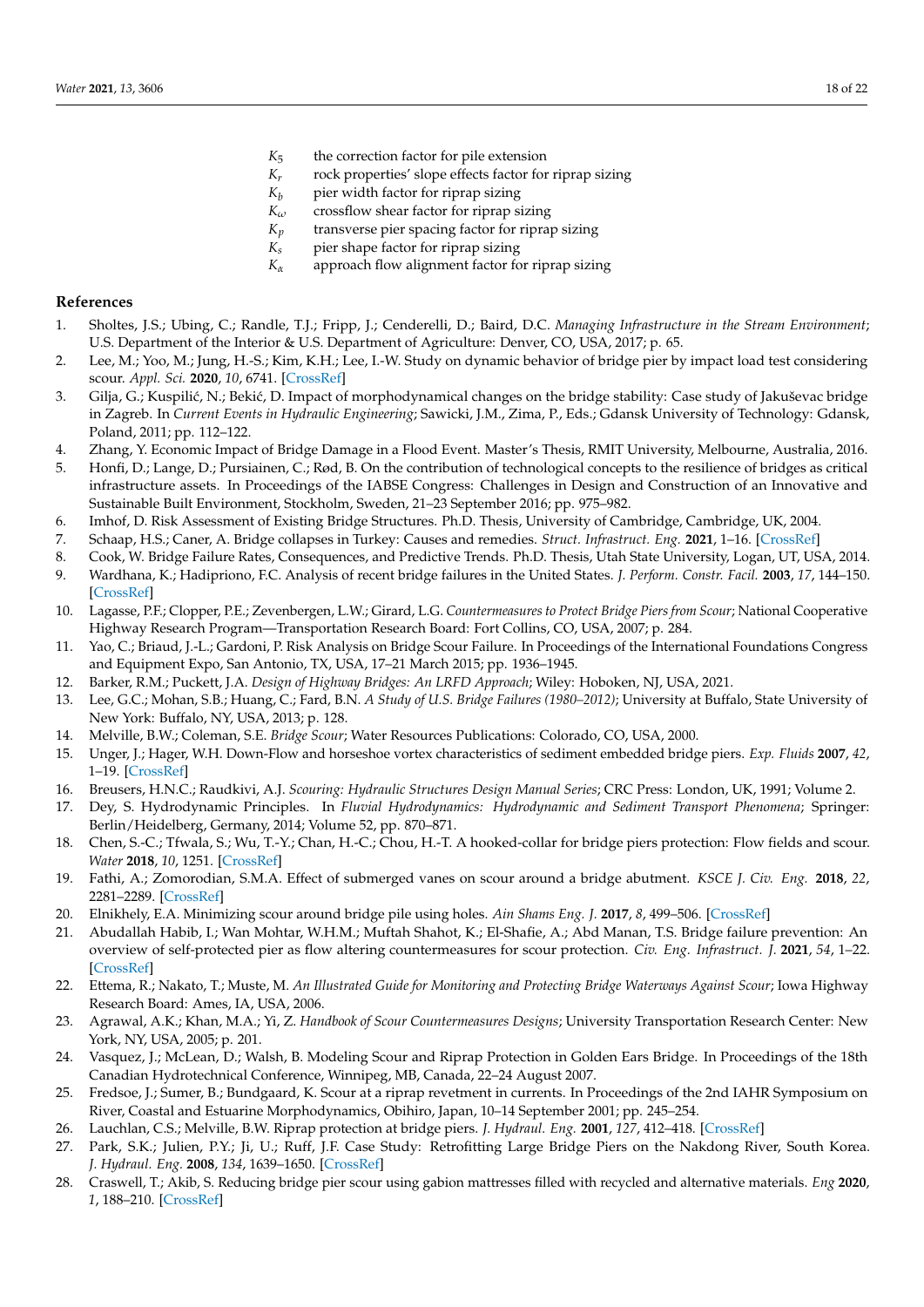- <span id="page-18-0"></span>29. Yoon, T.; Kim, D.-H. Bridge Pier Scour Protection by Sack Gabions. In Proceedings of the World Water and Environmental Resources Congress 2001, Orlando, FL, USA, 20–24 May 2001; pp. 1–8.
- <span id="page-18-1"></span>30. Breusers, H.N.C.; Nicollet, G.; Shen, H.W. Local scour around cylindrical piers. *J. Hydraul. Res.* **1977**, *15*, 211–252. [\[CrossRef\]](http://doi.org/10.1080/00221687709499645)
- <span id="page-18-2"></span>31. Nielsen, A.W.; Liu, X.; Sumer, B.M.; Fredsøe, J. Flow and bed shear stresses in scour protections around a pile in a current. *Coast. Eng.* **2013**, *72*, 20–38. [\[CrossRef\]](http://doi.org/10.1016/j.coastaleng.2012.09.001)
- <span id="page-18-3"></span>32. Cikojević, A.; Gilja, G. Research approach for spatial and temporal development of deflected scour hole next to riprap scour protection. In Proceedings of the 5. Simpozij Doktorskog Studija Građevinarstva, Zagreb, Croatia, 9–10 September 2019; pp. 59–68.
- <span id="page-18-4"></span>33. Hung, C.-C.; Yau, W.-G. Behavior of scoured bridge piers subjected to flood-induced loads. *Eng. Struct.* **2014**, *80*, 241–250. [\[CrossRef\]](http://doi.org/10.1016/j.engstruct.2014.09.009)
- <span id="page-18-5"></span>34. Argyroudis, S.A.; Mitoulis, S.A. Vulnerability of bridges to individual and multiple hazards- floods and earthquakes. *Reliab. Eng. Syst. Saf.* **2021**, *210*, 107564. [\[CrossRef\]](http://doi.org/10.1016/j.ress.2021.107564)
- <span id="page-18-6"></span>35. FHWA. *National Bridge Inspection Standards*; 23 CFR Part 650 [FHWA Docket No. FHWA–2001–8954]; FHWA: Washington, DC, USA, 2004; pp. 74419–74439.
- <span id="page-18-7"></span>36. Aberle, J.; Rennie, C.D.; Admiraal, D.M.; Muste, M. *Experimental Hydraulics: Methods, Instrumentation, Data Processing and Management*; Taylor & Francis Group: London, UK, 2017; Volume II, p. 448.
- <span id="page-18-8"></span>37. Borghei, S.M.; Kabiri-Samani, A.; Banihashem, S.A. Influence of unsteady flow hydrograph shape on local scouring around bridge pier. *Proc. Inst. Civ. Eng. Water Manag.* **2012**, *165*, 473–480. [\[CrossRef\]](http://doi.org/10.1680/wama.11.00020)
- <span id="page-18-9"></span>38. Manfreda, S.; Link, O.; Pizarro, A. A theoretically derived probability distribution of scour. *Water* **2018**, *10*, 1520. [\[CrossRef\]](http://doi.org/10.3390/w10111520)
- <span id="page-18-29"></span>39. Lu, J.-Y.; Hong, J.-H.; Su, C.-C.; Wang, C.-Y.; Lai, J.-S. Field measurements and simulation of bridge scour depth variations during floods. *J. Hydraul. Eng.* **2008**, *134*, 810–821. [\[CrossRef\]](http://doi.org/10.1061/(ASCE)0733-9429(2008)134:6(810))
- <span id="page-18-10"></span>40. Su, C.-C.; Lu, J.-Y. Comparison of sediment load and riverbed scour during floods for gravel-bed and sand-bed reaches of intermittent rivers: Case study. *J. Hydraul. Eng.* **2016**, *142*, 05016001. [\[CrossRef\]](http://doi.org/10.1061/(ASCE)HY.1943-7900.0001119)
- <span id="page-18-11"></span>41. Richardson, E.V.; Davis, S.R. *Evaluating Scour at Bridges*, 4th ed.; FHWA NHI 01-001; Federal Highway Administration Hydraulic Engineering Circular No. 18: May 2001; FHWA: Washington, DC, USA, 2001; p. 378.
- <span id="page-18-12"></span>42. Ettema, R.; Constantinescu, G.; Melville, B. *Evaluation of Bridge Scour Research: Pier Scour Processes and Predictions*; Transportation Research Board of the National Academies: Washington, DC, USA, 2011.
- <span id="page-18-13"></span>43. Melville, B.W.; Chiew, Y.-M. Time scale for local scour at bridge piers. *J. Hydraul. Eng.* **1999**, *125*, 59–65. [\[CrossRef\]](http://doi.org/10.1061/(ASCE)0733-9429(1999)125:1(59))
- <span id="page-18-14"></span>44. Lagasse, P.F.; Richardson, E.V.; Schall, J.D.; Price, G.R. *Instrumentation for Measuring Scour at Bridge Piers and Abutments*; NCHRP Report No 396; Transportation Research Board: Washington, DC, USA, 1997.
- <span id="page-18-15"></span>45. De Falco, F.; Mele, R. The monitoring of bridges for scour by sonar and sedimetri. *NDT E Int.* **2002**, *35*, 117–123. [\[CrossRef\]](http://doi.org/10.1016/S0963-8695(01)00031-7)
- <span id="page-18-16"></span>46. Lagasse, P.F.; Clopper, P.E.; Pagán-Ortiz, J.E.; Zevenbergen, L.W.; Arneson, L.A.; Schall, J.D.; Girard, L.G. *Bridge Scours and Stream Instability Countermeasures: Experience, Selection and Design Guidance*; Hydraulic Engineering Circular No. 23; Federal Highway Administration: Washington, DC, USA, 2009.
- <span id="page-18-17"></span>47. Orsak, J. *A New Method for Detecting the Onset of Scour and Managing Scour Critical Bridges*; SENSR Monitoring Technologies: Washington, DC, USA, 2019; p. 93.
- <span id="page-18-18"></span>48. Fitzgerald, P.C.; Malekjafarian, A.; Cantero, D.; Obrien, E.J.; Prendergast, L.J. Drive-By scour monitoring of railway bridges using a wavelet-based approach. *Eng. Struct.* **2019**, *191*, 1–11. [\[CrossRef\]](http://doi.org/10.1016/j.engstruct.2019.04.046)
- <span id="page-18-19"></span>49. Bao, T.; Liu, Z.L.; Bird, K. Influence of soil characteristics on natural frequency-based bridge scour detection. *J. Sound Vib.* **2019**, *446*, 195–210. [\[CrossRef\]](http://doi.org/10.1016/j.jsv.2019.01.040)
- <span id="page-18-20"></span>50. Lin, Y.-B.; Lee, F.-Z.; Chang, K.-C.; Lai, J.-S.; Lo, S.-W.; Wu, J.-H.; Lin, T.-K. The artificial intelligence of things sensing system of real-time bridge scour monitoring for early warning during floods. *Sensors* **2021**, *21*, 4942. [\[CrossRef\]](http://doi.org/10.3390/s21144942)
- <span id="page-18-21"></span>51. Al-Obaidi, K.; Xu, Y.; Valyrakis, M. The design and calibration of instrumented particles for assessing water infrastructure hazards. *J. Sens. Actuator Netw.* **2020**, *9*, 36. [\[CrossRef\]](http://doi.org/10.3390/jsan9030036)
- <span id="page-18-22"></span>52. Selvakumaran, S.; Plank, S.; Geiß, C.; Rossi, C.; Middleton, C. Remote monitoring to predict bridge scour failure using Interferometric Synthetic Aperture Radar (InSAR) stacking techniques. *Int. J. Appl. Earth Obs. Geoinf.* **2018**, *73*, 463–470. [\[CrossRef\]](http://doi.org/10.1016/j.jag.2018.07.004)
- <span id="page-18-23"></span>53. Lamb, R.; Aspinall, W.; Odbert, H.; Wagener, T. *Vulnerability of Bridges to Scour: Insights from an International Expert Elicitation Workshop*; University of Bristol: Bristol, UK, 2016; pp. 1393–1409.
- <span id="page-18-24"></span>54. Pizarro, A.; Manfreda, S.; Tubaldi, E. The science behind scour at bridge foundations: A review. *Water* **2020**, *12*, 374. [\[CrossRef\]](http://doi.org/10.3390/w12020374)
- <span id="page-18-25"></span>55. Sheppard, D.M.; Melville, B.W. *Scour at Wide Piers and Long Skewed Piers*; The National Academies Press: Washington, DC, USA, 2011; p. 55.
- <span id="page-18-26"></span>56. Hamidifar, H.; Zanganeh-Inaloo, F.; Carnacina, I. Hybrid scour depth prediction equations for reliable design of bridge piers. *Water* **2021**, *13*, 2019. [\[CrossRef\]](http://doi.org/10.3390/w13152019)
- <span id="page-18-27"></span>57. Huang, W.; Yang, Q.; Xiao, H. CFD modeling of scale effects on turbulence flow and scour around bridge piers. *Comput. Fluids* **2009**, *38*, 1050–1058. [\[CrossRef\]](http://doi.org/10.1016/j.compfluid.2008.01.029)
- <span id="page-18-28"></span>58. Aly, A.M.; Dougherty, E. Bridge pier geometry effects on local scour potential: A comparative study. *Ocean Eng.* **2021**, *234*, 109326. [\[CrossRef\]](http://doi.org/10.1016/j.oceaneng.2021.109326)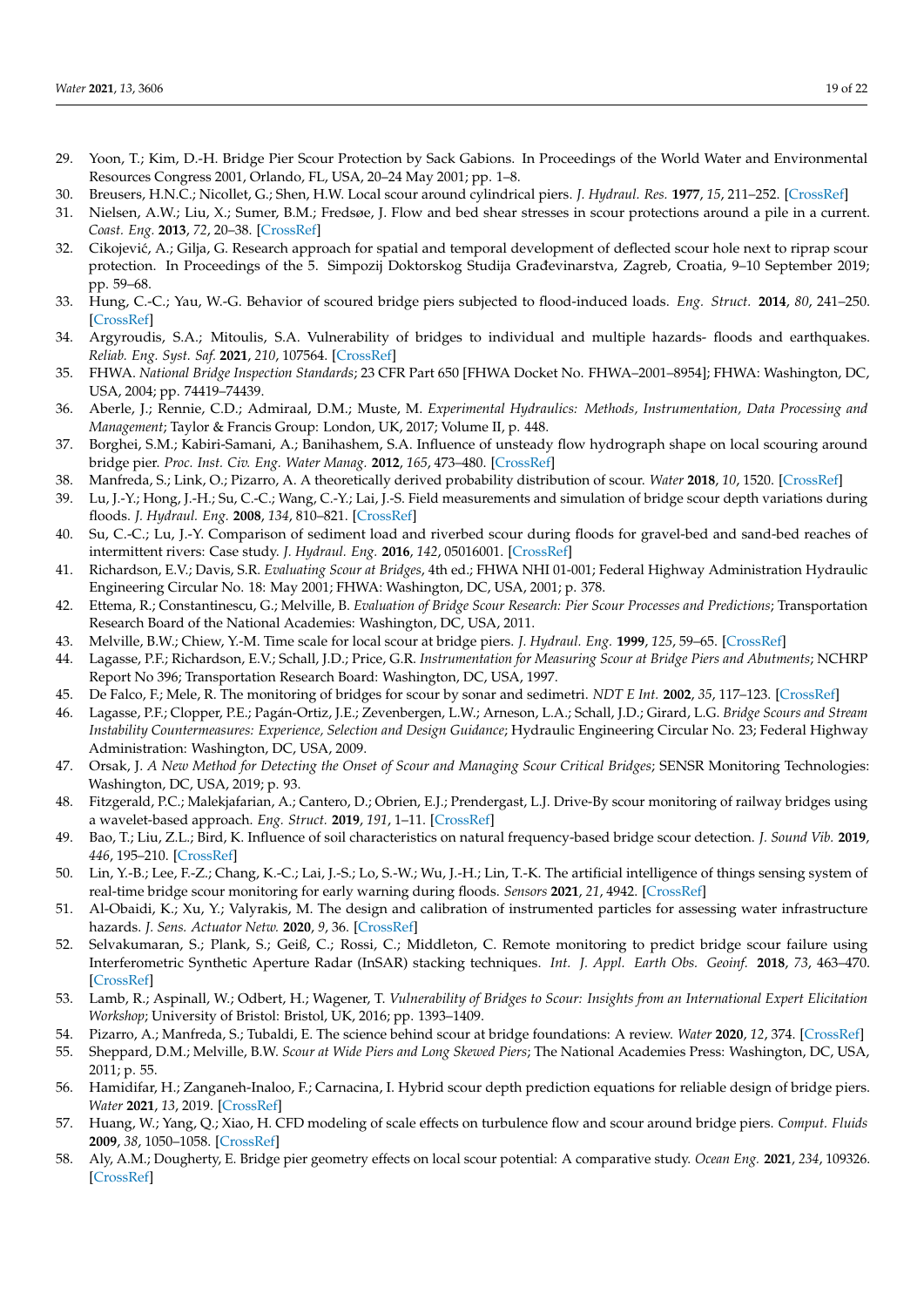- <span id="page-19-0"></span>59. Alemi, M.; Pêgo, J.P.; Maia, R. Numerical simulation of the turbulent flow around a complex bridge pier on the scoured bed. *Eur. J. Mech. B/Fluids* **2019**, *76*, 316–331. [\[CrossRef\]](http://doi.org/10.1016/j.euromechflu.2019.03.011)
- <span id="page-19-1"></span>60. Graf, W.H.; Istiarto, I. Flow pattern in the scour hole around a cylinder. *J. Hydraul. Res.* **2002**, *40*, 13–20. [\[CrossRef\]](http://doi.org/10.1080/00221680209499869)
- <span id="page-19-2"></span>61. Zhu, Z.-W.; Liu, Z.G. CFD prediction of local scour hole around bridge piers. *J. Cent. S. Univ.* **2012**, *19*, 273–281. [\[CrossRef\]](http://doi.org/10.1007/s11771-012-1001-x)
- <span id="page-19-3"></span>62. Jalal, H.K.; Hassan, W.H. Three-dimensional numerical simulation of local scour around circular bridge pier using Flow-3D software. *IOP Conf. Ser. Mater. Sci. Eng.* **2020**, *745*, 012150. [\[CrossRef\]](http://doi.org/10.1088/1757-899X/745/1/012150)
- <span id="page-19-4"></span>63. Song, Y.; Xu, Y.; Ismail, H.; Liu, X. Scour modeling based on immersed boundary method: A pathway to practical use of three-dimensional scour models. *Coast. Eng.* **2021**, *171*, 104037. [\[CrossRef\]](http://doi.org/10.1016/j.coastaleng.2021.104037)
- <span id="page-19-5"></span>64. Mueller, D.S.; Wagner, C. *Field Observations and Evaluations of Streambed Scour at Bridges*; Federal Highway Administration: MsLean, VA, USA, 2005.
- <span id="page-19-6"></span>65. Johnson, P.A.; Clopper, P.E.; Zevenbergen, L.W.; Lagasse, P.F. Quantifying Uncertainty and Reliability in Bridge Scour Estimations. *J. Hydraul. Eng.* **2015**, *141*, 04015013. [\[CrossRef\]](http://doi.org/10.1061/(ASCE)HY.1943-7900.0001017)
- <span id="page-19-7"></span>66. Sheppard, M.D.; Glasser, T.L. Sediment Scour at Piers with Complex Geometries. In Proceedings of the International Conference on Scour and Erosion (ICSE-2), Singapore, 14–17 November 2004.
- <span id="page-19-8"></span>67. Sheppard, D.M.; Miller, W. Live-Bed local pier scour experiments. *J. Hydraul. Eng.* **2006**, *132*, 635–642. [\[CrossRef\]](http://doi.org/10.1061/(ASCE)0733-9429(2006)132:7(635))
- <span id="page-19-9"></span>68. Froehlich, D.C. Analysis of onsite measurements of scour at piers. In Proceedings of the Hydraulic Engineering: Proceedings of the 1988 National Conference on Hydraulic Engineering, Colorado Springs, CO, USA, 8–12 August 1988; pp. 534–539.
- <span id="page-19-10"></span>69. Gao, D.G.; Pasada, L.G.; Nordin, C.F. *Pier Scour Equations Used in the People's Republic of China: Review and Summary*; FHWA-SA-93- 076; U.S. Federal Highway Administration, Office of Technology Applications: Washington, DC, USA, 1993; p. 66.
- <span id="page-19-11"></span>70. Ansari, S.A.; Qadar, A. Ultimate Depth of Scour Around Bridge Piers. In Proceedings of the ASCE National Hydraulic Conference, Buffalo, NY, USA, 1–5 August 1994; pp. 51–55.
- <span id="page-19-12"></span>71. Whitehouse, R.J.; Harris, J.; Sutherland, J.; Rees, J. The nature of scour development and scour protection at offshore windfarm foundations. *Mar. Pollut. Bull.* **2011**, *62*, 73–88. [\[CrossRef\]](http://doi.org/10.1016/j.marpolbul.2010.09.007)
- <span id="page-19-13"></span>72. Zhuravlyov, M.M. *New Method for Estimation of Local Scour Due to Bridge Piers and Its Substantiation*; State All Union Scientific Research Institute on Roads: Moscow, Russia, 1978.
- <span id="page-19-14"></span>73. Landers, M.N.; Mueller, D.S. Evaluation of selected pier-scour equations using field data. *Transp. Res. Rec.* **1996**, *1523*, 186–195. [\[CrossRef\]](http://doi.org/10.1177/0361198196152300123)
- 74. Gaudio, R.; Grimaldi, C.; Tafarojnoruz, A.; Calomino, F. Comparison of formulae for the prediction of scour depth at piers. In Proceedings of the First European IAHR Congress, Edinburgh, UK, 4–6 May 2010; pp. 6–12.
- <span id="page-19-28"></span>75. Zevenbergen, L.W. Comparison of the HEC-18, Melville, and Sheppard Pier Scour Equations. In Proceedings of the International Conference on Scour and Erosion (ICSE-5) 2010, San Francisco, CA, USA, 7–10 November 2010.
- 76. Sheppard, D.; Melville, B.; Demir, H. Evaluation of existing equations for local scour at bridge piers. *J. Hydraul. Eng.* **2014**, *140*, 14–23. [\[CrossRef\]](http://doi.org/10.1061/(ASCE)HY.1943-7900.0000800)
- <span id="page-19-15"></span>77. Jannaty, M.H.; Eghbalzadeh, A.; Hosseini, S.A. Using field data to evaluate the complex bridge piers scour methods. *Can. J. Civ. Eng.* **2016**, *43*, 218–225. [\[CrossRef\]](http://doi.org/10.1139/cjce-2015-0118)
- <span id="page-19-16"></span>78. Pandey, M.; Chen, S.-C.; Sharma, P.K.; Ojha, C.S.P.; Kumar, V. Local scour of armor layer processes around the circular pier in non-uniform gravel bed. *Water* **2019**, *11*, 1421. [\[CrossRef\]](http://doi.org/10.3390/w11071421)
- <span id="page-19-17"></span>79. Sheppard, D.M.; Renna, R. *Bridge Scour Manual*; Florida Department of Transportation: Tallahassee, FL, USA, 2010.
- <span id="page-19-18"></span>80. Melville, B.W. Pier and abutment scour: Integrated approach. *J. Hydraul. Eng.* **1997**, *123*, 125–136. [\[CrossRef\]](http://doi.org/10.1061/(ASCE)0733-9429(1997)123:2(125))
- <span id="page-19-19"></span>81. Yang, Y.; Melville, B.W.; Sheppard, D.M.; Shamseldin, A.Y. Live-Bed scour at wide and long-skewed bridge piers in comparatively shallow water. *J. Hydraul. Eng.* **2019**, *145*, 06019005. [\[CrossRef\]](http://doi.org/10.1061/(ASCE)HY.1943-7900.0001600)
- <span id="page-19-20"></span>82. Poff, N.L.; Allan, J.D.; Bain, M.B.; Karr, J.R.; Prestegaard, K.L.; Richter, B.D.; Sparks, R.E.; Stromberg, J.C. The natural flow regime. *BioScience* **1997**, *47*, 769–784. [\[CrossRef\]](http://doi.org/10.2307/1313099)
- <span id="page-19-21"></span>83. Plumb, B.D.; Juez, C.; Annable, W.K.; McKie, C.W.; Franca, M.J. The impact of hydrograph variability and frequency on sediment transport dynamics in a gravel-bed flume. *Earth Surf. Process. Landf.* **2020**, *45*, 816–830. [\[CrossRef\]](http://doi.org/10.1002/esp.4770)
- <span id="page-19-22"></span>84. Kirby, A.; Roca, M.; Kitchen, A.; Escarameia, M.; Chesterton, J. *Manual on Scour at Bridges and Other Hydraulic Structures*; CIRIA: London, UK, 2015.
- <span id="page-19-23"></span>85. Tubaldi, E.; Macorini, L.; Izzuddin, B.A.; Manes, C.; Laio, F. A framework for probabilistic assessment of clear-water scour around bridge piers. *Struct. Saf.* **2017**, *69*, 11–22. [\[CrossRef\]](http://doi.org/10.1016/j.strusafe.2017.07.001)
- <span id="page-19-24"></span>86. Mao, L. The effect of hydrographs on bed load transport and bed sediment spatial arrangement. *J. Geophys. Res. Space Phys.* **2012**, *117*, F03024. [\[CrossRef\]](http://doi.org/10.1029/2012JF002428)
- <span id="page-19-25"></span>87. Guney, M.S.; Bombar, G.; Aksoy, A.O. Experimental study of the coarse surface development effect on the bimodal bed-load transport under unsteady flow conditions. *J. Hydraul. Eng.* **2013**, *139*, 12–21. [\[CrossRef\]](http://doi.org/10.1061/(ASCE)HY.1943-7900.0000640)
- <span id="page-19-26"></span>88. Oliveto, G.; Hager, W.H. Temporal evolution of clear-water pier and abutment scour. *J. Hydraul. Eng.* **2002**, *128*, 811–820. [\[CrossRef\]](http://doi.org/10.1061/(ASCE)0733-9429(2002)128:9(811))
- <span id="page-19-27"></span>89. Kothyari, U.C.; Garde, R.C.J.; Raju, K.G.R. Temporal variation of scour around circular bridge piers. *J. Hydraul. Eng.* **1992**, *118*, 1091–1106. [\[CrossRef\]](http://doi.org/10.1061/(ASCE)0733-9429(1992)118:8(1091))
- 90. López, G.; Teixeira, L.; Ortega-Sánchez, M.; Simarro, G. Estimating final scour depth under clear-water flood waves. *J. Hydraul. Eng.* **2014**, *140*, 328–332. [\[CrossRef\]](http://doi.org/10.1061/(ASCE)HY.1943-7900.0000804)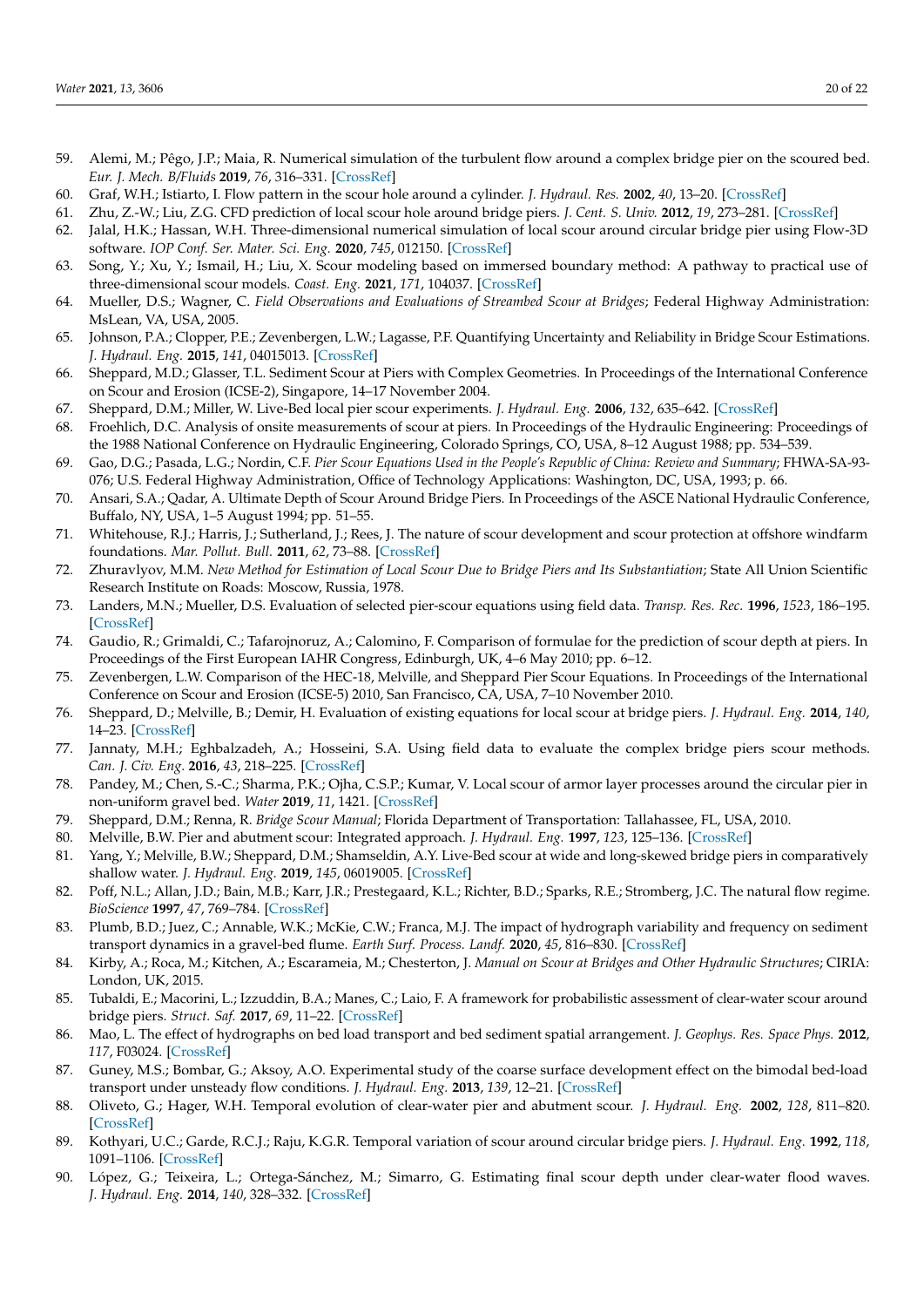- <span id="page-20-0"></span>91. Waters, K.A.; Curran, J.C. Linking bed morphology changes of two sediment mixtures to sediment transport predictions in unsteady flows. *Water Resour. Res.* **2015**, *51*, 2724–2741. [\[CrossRef\]](http://doi.org/10.1002/2014WR016083)
- <span id="page-20-1"></span>92. Hager, W.H.; Unger, J. Bridge pier scour under flood waves. *J. Hydraul. Eng.* **2010**, *136*, 842–847. [\[CrossRef\]](http://doi.org/10.1061/(ASCE)HY.1943-7900.0000281)
- <span id="page-20-2"></span>93. Link, O.; Castillo, C.; Pizarro, A.; Rojas, A.; Ettmer, B.; Escauriaza, C.; Manfreda, S. A model of bridge pier scour during flood waves. *J. Hydraul. Res.* **2016**, *55*, 310–323. [\[CrossRef\]](http://doi.org/10.1080/00221686.2016.1252802)
- <span id="page-20-3"></span>94. Pizarro, A.; Ettmer, B.; Manfreda, S.; Rojas, A.; Link, O. Dimensionless effective flow work for estimation of pier scour caused by flood waves. *J. Hydraul. Eng.* **2017**, *143*, 06017006. [\[CrossRef\]](http://doi.org/10.1061/(ASCE)HY.1943-7900.0001295)
- <span id="page-20-4"></span>95. Link, O.; García, M.; Pizarro, A.; Alcayaga, H.; Palma, S. Local scour and sediment deposition at bridge piers during floods. *J. Hydraul. Eng.* **2020**, *146*, 04020003. [\[CrossRef\]](http://doi.org/10.1061/(ASCE)HY.1943-7900.0001696)
- <span id="page-20-5"></span>96. Mrokowska, M.M.; Rowiński, P.M. Impact of unsteady flow events on bedload transport: A review of laboratory experiments. *Water* **2019**, *11*, 907. [\[CrossRef\]](http://doi.org/10.3390/w11050907)
- <span id="page-20-6"></span>97. Laursen, E.M. Scour at bridge crossings. *Trans. Am. Soc. Civ. Eng.* **1962**, *127*, 166–179. [\[CrossRef\]](http://doi.org/10.1061/TACEAT.0008432)
- <span id="page-20-7"></span>98. Raudkivi, A.; Ettema, R. Clear-Water scour at cylindrical piers. *J. Hydraul. Eng.* **1983**, *109*, 338–350. [\[CrossRef\]](http://doi.org/10.1061/(ASCE)0733-9429(1983)109:3(338))
- <span id="page-20-8"></span>99. Melville, B.W.; Sutherland, A.J. Design method for local scour at bridge piers. *J. Hydraul. Eng.* **1988**, *114*, 1210–1226. [\[CrossRef\]](http://doi.org/10.1061/(ASCE)0733-9429(1988)114:10(1210))
- <span id="page-20-9"></span>100. Moreno, M.; Maia, R.; Couto, L.; Cardoso, A. Contribution of complex pier components on local scour depth. In Proceedings of the 3rd IAHR Europe Congress, Porto, Portugal, 14–16 April 2014.
- <span id="page-20-10"></span>101. Umeda, S.; Yamazaki, T.; Yuhi, M. An Experimental Study of Scour Process and Sediment Transport around a Bridge Pier with Foundation. In Proceedings of the International Conference on Scour and Erosion (ICSE-5), San Francisco, CA, USA, 7–10 November 2010; pp. 66–75.
- <span id="page-20-11"></span>102. Melville, B.W.; Raudkivi, A.J. Effects of foundation geometry on bridge pier scour. *J. Hydraul. Eng.* **1996**, *122*, 203–209. [\[CrossRef\]](http://doi.org/10.1061/(ASCE)0733-9429(1996)122:4(203))
- <span id="page-20-12"></span>103. Namaee, M.R.; Li, Y.; Sui, J.; Whitcombe, T. Comparison of three commonly used equations for calculating local scour depth around bridge pier under ice covered flow condition. *World J. Eng. Technol.* **2018**, *06*, 50–62. [\[CrossRef\]](http://doi.org/10.4236/wjet.2018.62B006)
- <span id="page-20-13"></span>104. Saha, R.; Lee, S.O.; Hong, S.H. A Comprehensive method of calculating maximum bridge scour depth. *Water* **2018**, *10*, 1572. [\[CrossRef\]](http://doi.org/10.3390/w10111572)
- <span id="page-20-14"></span>105. Coleman, S.E. Clearwater local scour at complex piers. *J. Hydraul. Eng.* **2005**, *131*, 330–334. [\[CrossRef\]](http://doi.org/10.1061/(ASCE)0733-9429(2005)131:4(330))
- <span id="page-20-15"></span>106. Yang, Y.; Melville, B.W.; Macky, G.H.; Shamseldin, A.Y. Local scour at complex bridge piers in close proximity under clear-water and live-bed flow regime. *Water* **2019**, *11*, 1530. [\[CrossRef\]](http://doi.org/10.3390/w11081530)
- <span id="page-20-16"></span>107. Laursen, E.M.; Toch, A. *Scour around Bridge Piers and Abutments*; Iowa Institute of Hydraulic Research: Iowa City, IA, USA, 1956.
- <span id="page-20-17"></span>108. Briaud, J.L.; Chen, H.C.; Chang, K.A.; Oh, S.J.; Chen, X. *Abutment Scour in Cohesive Materials*; National Cooperative Highway Research Program, Transportation Research Board: Washington, DC, USA, 2009; p. 435.
- <span id="page-20-18"></span>109. Arneson, L.A.; Zevenbergen, L.W.; Lagasse, P.F.; Clopper, P.E. *Evaluating Scour at Bridges*, 5th ed.; FHWA-HIF-12-003 HEC-18; U.S. Department of Transportation Federal Highway Administration: Washington, DC, USA, 2012; pp. 71–73.
- <span id="page-20-19"></span>110. Hong, S. Interaction of Bridge Contraction Scour and Pier Scour in a Laboratory River Model. Master's Thesis, Georgia Institute of Technology, Atlanta, GA, USA, 2005.
- <span id="page-20-20"></span>111. Melville, B.W. The Physics of Local Scour At Bridge Piers. In Proceedings of the Fourth International Conference on Scour and Erosion, Chuo University, Tokyo, Japan, 5–7 November 2008.
- <span id="page-20-21"></span>112. Ghorbani, B. A Field Study of Scour at Bridge Piers in Flood Plain Rivers. *Turk. J. Eng. Environ. Sci.* **2008**, *32*, 189–199.
- <span id="page-20-22"></span>113. Izbash, S.V. *Construction of Dams by Dumping Stones into Flowing Water*; US Engineering Office, War Department: Eastport, ME, USA, 1935.
- <span id="page-20-23"></span>114. Faraday, R.V.; Charlton, F.G. *Hydraulic Factors in Bridge Design*; Hydraulics Research: Wallingford, UK, 1983.
- <span id="page-20-24"></span>115. Parola, A.C.; Jones, J.S. Sizing riprap to protect bridge piers from scour. *Transp. Res. Rec.* **1991**, *1290*, 276–280.
- <span id="page-20-25"></span>116. Parola, A.C. Stability of riprap at bridge piers. *J. Hydraul. Eng.* **1993**, *119*, 1080–1093. [\[CrossRef\]](http://doi.org/10.1061/(ASCE)0733-9429(1993)119:10(1080))
- <span id="page-20-26"></span>117. Chiew, Y.-M. Mechanics of riprap failure at bridge piers. *J. Hydraul. Eng.* **1995**, *121*, 635–643. [\[CrossRef\]](http://doi.org/10.1061/(ASCE)0733-9429(1995)121:9(635))
- <span id="page-20-27"></span>118. Froehlich, D.C. Protecting bridge piers with loose rock riprap. *J. Appl. Water Eng. Res.* **2013**, *1*, 39–57. [\[CrossRef\]](http://doi.org/10.1080/23249676.2013.828486)
- <span id="page-20-28"></span>119. Chiew, Y.M. Failure Mechanisms of Riprap Layer Around Bridge Piers. In Proceedings of the First International Conference on Scour of Foundations, Texas A&M University, College Station, TX, USA, 17–20 November 2002; pp. 70–91.
- <span id="page-20-29"></span>120. Chiew, Y.M. Riprap Protection Around Bridge Piers In A Degrading Channel. In Proceedings of the First International Conference on Scour of Foundations, Texas A&M University, College Station, TX, USA, 17–20 November 2002; pp. 707–718.
- <span id="page-20-30"></span>121. Gilja, G.; Kuspilić, N.; Tečić, D. Morphodynamic impact of scour countermeasures on riverbed topography. In Proceedings of the 15th International Symposium Water Management and Hydraulics Engineering, Primošten, Croatia, 7–8 September 2017; pp. 176–183.
- <span id="page-20-31"></span>122. Gilja, G.; Cikojević, A.; Potočki, K.; Varga, M.; Adžaga, N. Remote Real-time Riprap Protection Erosion Assessment on large rivers. In Proceedings of the EGU General Assembly 2020, Vienna, Austria, 3–8 May 2020.
- <span id="page-20-32"></span>123. Petersen, T.U.; Sumer, B.M.; Fredsøe, J.; Raaijmakers, T.C.; Schouten, J.-J. Edge scour at scour protections around piles in the marine environment—Laboratory and field investigation. *Coast. Eng.* **2015**, *106*, 42–72. [\[CrossRef\]](http://doi.org/10.1016/j.coastaleng.2015.08.007)
- <span id="page-20-33"></span>124. Veerappadevaru, G.; Gangadharaiah, T.; Jagadeesh, T.R. Vortex scouring process around bridge pier with a caisson. *J. Hydraul. Res.* **2011**, *49*, 378–383. [\[CrossRef\]](http://doi.org/10.1080/00221686.2011.568195)
- <span id="page-20-34"></span>125. Przedwojski, B. Bed topography and local scour in rivers with banks protected by groynes. *J. Hydraul. Res.* **1995**, *33*, 257–273. [\[CrossRef\]](http://doi.org/10.1080/00221689509498674)